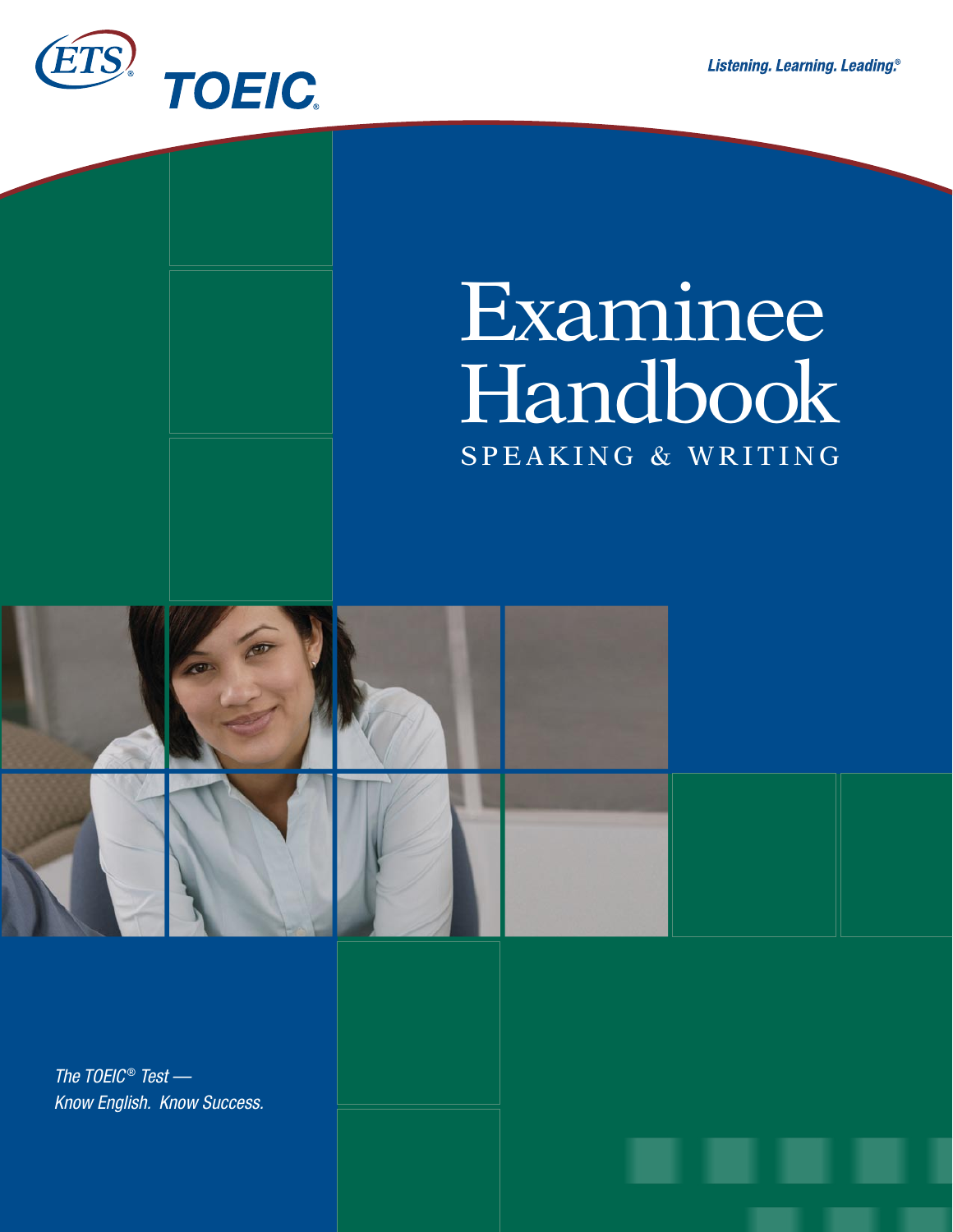# **Table of Contents**

### **About the TOEIC®**

### **Frequently Asked Questions About the TOEIC Speaking and Writing Tests . . . . . . . . 3**

| Who takes the TOEIC Speaking and Writing Tests? 3         |
|-----------------------------------------------------------|
| Why take the TOEIC Speaking and Writing Tests? 3          |
| What Context Do Questions in the Tests Present?  4        |
| What Score Do I Need to Pass the Tests?  4                |
| How Are the Tests Administered?  4                        |
|                                                           |
| How Long Does It Take to Receive Scores After             |
|                                                           |
| Do the TOEIC Speaking and Writing Tests Measure the       |
| Proficiency of Listening and Reading Skills Indirectly? 4 |
| Which Tests Should I Take First, the Listening            |
| and Reading Tests or the Speaking and Writing Tests? 4    |
| Why Are the Test Scores Valid for Two Years? 4            |
|                                                           |

#### **Preparing to Take the TOEIC Speaking and Writing Tests . . . . . . . . . . . 5**

| How to Get Ready to Take the |  |
|------------------------------|--|
|                              |  |
|                              |  |
|                              |  |

| Test Center Procedures and Regulations 7                                                     |  |
|----------------------------------------------------------------------------------------------|--|
|                                                                                              |  |
|                                                                                              |  |
|                                                                                              |  |
|                                                                                              |  |
| <b>TOEIC Speaking and Writing Test Scores 23</b>                                             |  |
| Information Reported on the Score Certificate 23                                             |  |
|                                                                                              |  |
|                                                                                              |  |
| Rating of Speaking and Writing Responses 23                                                  |  |
|                                                                                              |  |
| <b>Policies and Guidelines for the Use of</b><br><b>TOEIC Speaking and Writing Scores 28</b> |  |
|                                                                                              |  |
|                                                                                              |  |
| ETS Score Cancellation Policy  28                                                            |  |
|                                                                                              |  |
| Identification Discrepancies  29                                                             |  |
|                                                                                              |  |
|                                                                                              |  |

Guidelines. . . . . . . . . . . . . . . . . . . . . . . . . . . . . . . . . . . . 29

 Speaking and Writing Scores . . . . . . . . . . . . . . . . . . . . 30 Comments . . . . . . . . . . . . . . . . . . . . . . . . . . . . . . . . . . . 30

Appropriate Uses and Misuses of TOEIC

For more information, visit us on the web at *www.ets.org/toeic* or contact your local ETS Preferred Associate. A list of local ETS Preferred Associates can be found on the web at *www.ets.org/toeic*.

If there is no ETS Preferred Associate in your country, please contact us at either address below.

#### **Mail:**

TOEIC Speaking and Writing Educational Testing Service Rosedale Road Princeton, NJ 08541

**E-mail:** *TOEIC@ets.org*

Copyright © 2009 by Educational Testing Service. All rights reserved.

ETS, the ETS logo, LISTENING., LEARNING., LEADING., and TOEIC are registered trademarks of Educational Testing Service (ETS) in the United States of America and other countries throughout the world. TEST OF ENGLISH FOR INTERNATIONAL COMMUNICATION is a trademark of ETS.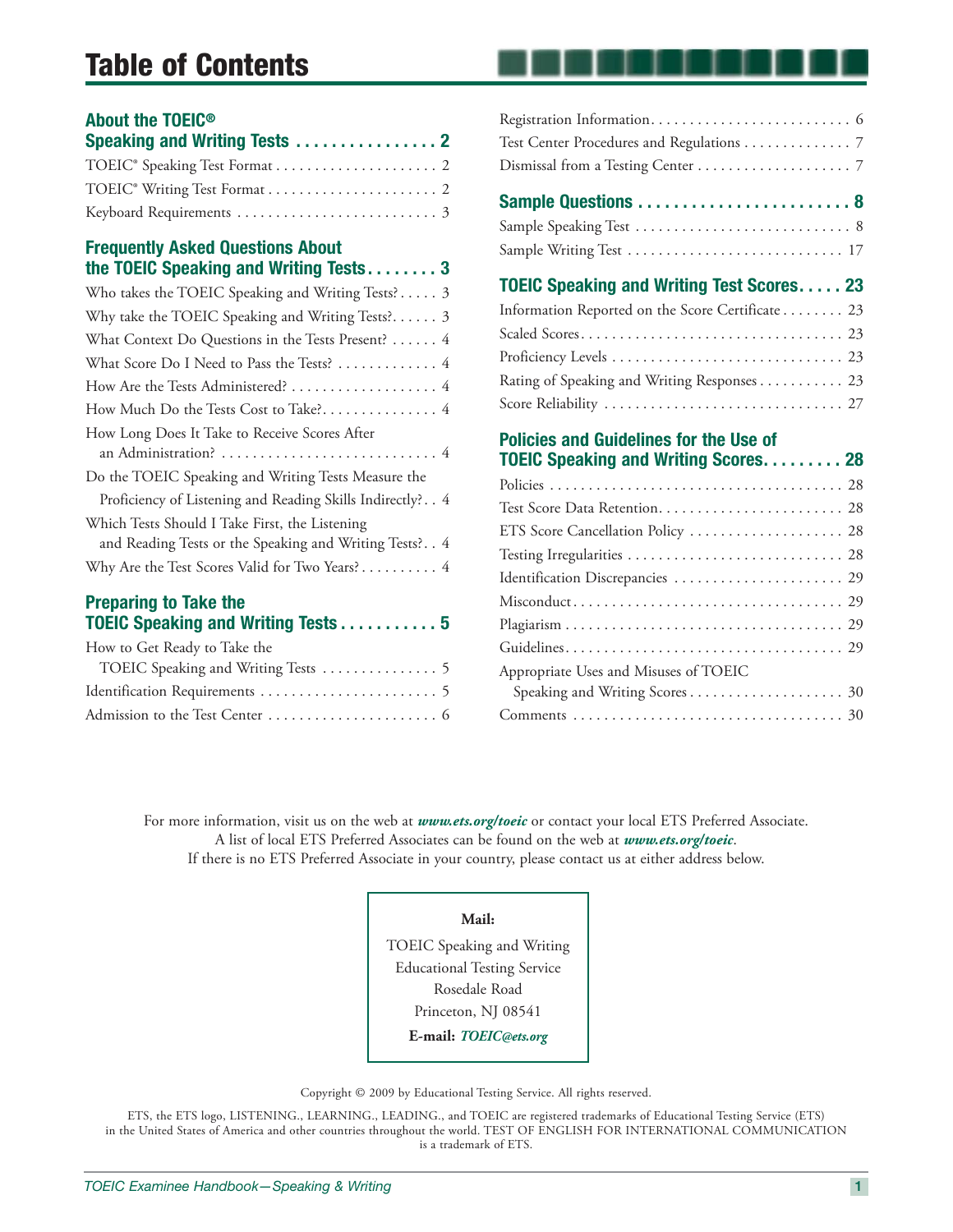# **About the TOEIC® Speaking and Writing Tests**

The Test of English for International Communication™ (TOEIC®) program offers English-language proficiency tests for people whose native language is not English. The new TOEIC® Speaking and Writing tests, which are delivered through the Computer, are valid assessments of a person's ability to speak and write in English in the workplace.

They have been added to the TOEIC product line to complement the TOEIC® Listening and Reading test. Together, they provide a reliable measurement of all four English-language communication skills.

# **TOEIC® Speaking Test Format**

The TOEIC Speaking Test is designed to measure a person's ability to communicate in spoken English in the context of daily life and the global workplace. The test is composed of eleven tasks and takes approximately 20 minutes to complete. The range of ability among English learners who will take the TOEIC Speaking Test is expected to be broad; that is, both very capable speakers and speakers of limited ability can take the test. The test is designed to provide information about language ability to speakers across a range of language proficiency levels. To this end, the tasks are organized to support the following three claims.

- 1. *The test taker can generate language intelligible to native and proficient nonnative English speakers.*
- 2. *The test taker can select appropriate language to carry out routine social and occupational interactions* (*such as giving and receiving directions, asking for and giving information, asking for and giving clarification, making purchases, and greetings and introductions*).
- 3. *The test taker can create connected, sustained discourse appropriate to typical daily life and the workplace.*

These claims are meant to be hierarchical. A test taker who can successfully complete the tasks that support the third claim will probably be very successful at carrying out the tasks that support the first and second claims. Conversely, the tasks that support the third claim will distinguish between moderately high-level speakers and very high-level speakers.

The following table shows how the tasks in the TOEIC Speaking Test are organized.

| <b>QUESTION</b> | <b>TASK</b>                                           | <b>EVALUATION</b><br><b>CRITERIA</b>                                                               |
|-----------------|-------------------------------------------------------|----------------------------------------------------------------------------------------------------|
| $1 - 2$         | Read a text aloud                                     | <b>Pronunciation</b><br>Intonation and<br>$\blacksquare$<br>stress                                 |
| 3               | Describe a picture                                    | All of the above, plus<br>■ Grammar,<br>• Vocabulary, and<br>■ Cohesion                            |
| $4 - 6$         | Respond to<br>questions                               | All of the above, plus<br>$\blacksquare$ Relevance of<br>content and<br>Completeness of<br>content |
| $7 - 9$         | Respond to<br>questions using<br>information provided | All of the above                                                                                   |
| 10              | Propose a solution                                    | All of the above                                                                                   |
| 11              | Express an opinion                                    | All of the above                                                                                   |

# **TOEIC® Writing Test Format**

The TOEIC Writing Test is designed to measure a person's ability to use written English to perform communication tasks that are typical of daily life and the global workplace. The test is composed of eight tasks and takes approximately one hour to complete. As with the TOEIC Speaking Test, the range of ability among English learners who will take the TOEIC Writing Test is expected to be broad. The test is designed to provide useful information about test takers across a range of language proficiency levels.

The tasks in the TOEIC Writing Test are organized to support the following three claims about test taker performance.

- 1. *The test taker can produce well-formed sentences, including both simple and complex sentences.*
- 2. *The test taker can produce multisentence-length text to convey straightforward information, questions, instructions, narratives, etc.*
- 3. *The test taker can produce multiparagraph-length text to express complex ideas, using reasons, evidence, and extended explanations as appropriate.*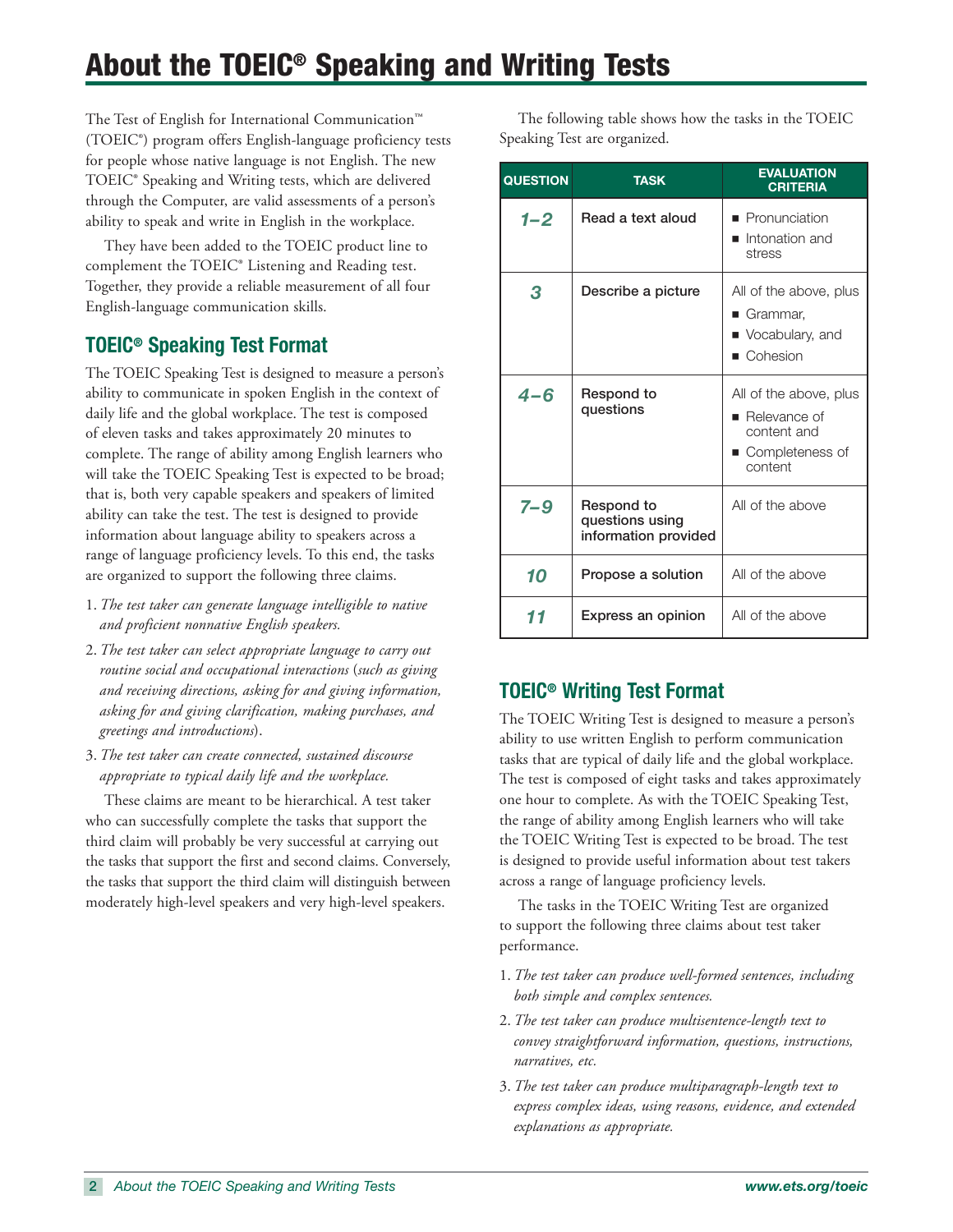Because these claims are hierarchical, task difficulty increases as the test taker progresses through the test. The first claim describes test takers at lower levels of Englishlanguage proficiency. Test takers who can successfully complete the tasks that support the second and third claims will probably be very successful at carrying out the tasks that support the first claim. At the same time, the tasks that support the third claim will distinguish between moderately high-level and very high-level writers of English.

The following table shows how the tasks in the TOEIC Writing Test are organized.

| <b>QUESTION</b> | <b>TASK</b>                            | <b>EVALUATION</b><br><b>CRITERIA</b>                                                      |
|-----------------|----------------------------------------|-------------------------------------------------------------------------------------------|
| 1–5             | Write a sentence<br>based on a picture | $\blacksquare$ Grammar<br>$\blacksquare$ Relevance of the<br>sentences to the<br>pictures |
| $6 - 7$         | Respond to a written<br>request        | Quality and variety<br>of your sentences<br>• Vocabulary<br>Organization                  |

| <b>QUESTION</b> | <b>TASK</b>               | <b>EVALUATION</b><br><b>CRITERIA</b>                                        |
|-----------------|---------------------------|-----------------------------------------------------------------------------|
| 8               | Write an opinion<br>essay | ■ Whether the<br>opinion is<br>supported with<br>reasons and/or<br>examples |
|                 |                           | $\blacksquare$ Grammar                                                      |
|                 |                           | • Vocabulary                                                                |
|                 |                           | Organization                                                                |

# **Keyboard Requirements**

The TOEIC Speaking and Writing test is administered on a standard English-language (QWERTY) computer keyboard. QWERTY is the most common modern-day keyboard layout on English-language computer keyboards. It takes its name from the first six letters displayed at the top of the keyboard. It is recommended that you practice typing on a QWERTY keyboard before taking the TOEIC Speaking and Writing tests.

# **Frequently Asked Questions About the TOEIC Speaking and Writing Tests**

# **Who Takes the TOEIC Speaking and Writing Tests?**

- **Personnel who use English in real-life work settings such** as businesses, hotels, hospitals, restaurants, international meetings, conventions, and sports events
- Managerial, sales, and technical employees in international business, commerce, and industry who require English for their work
- Individuals who are preparing to enter the workplace
- Individuals who want to measure their productive skills in English

# **Why Take the TOEIC Speaking and Writing Tests?**

The TOEIC test is the choice of nearly five million examinees a year and is recognized by thousands of corporations and organizations. As a fair and objective measure of English proficiency, the TOEIC Speaking and Writing tests will enable you to

- verify your current level of English proficiency,
- qualify for a new position and/or promotion in a company,
- enhance your professional credentials,
- **namic 1** monitor your progress in English,
- set your own learning goals, and
- involve your employer in advancing your English ability.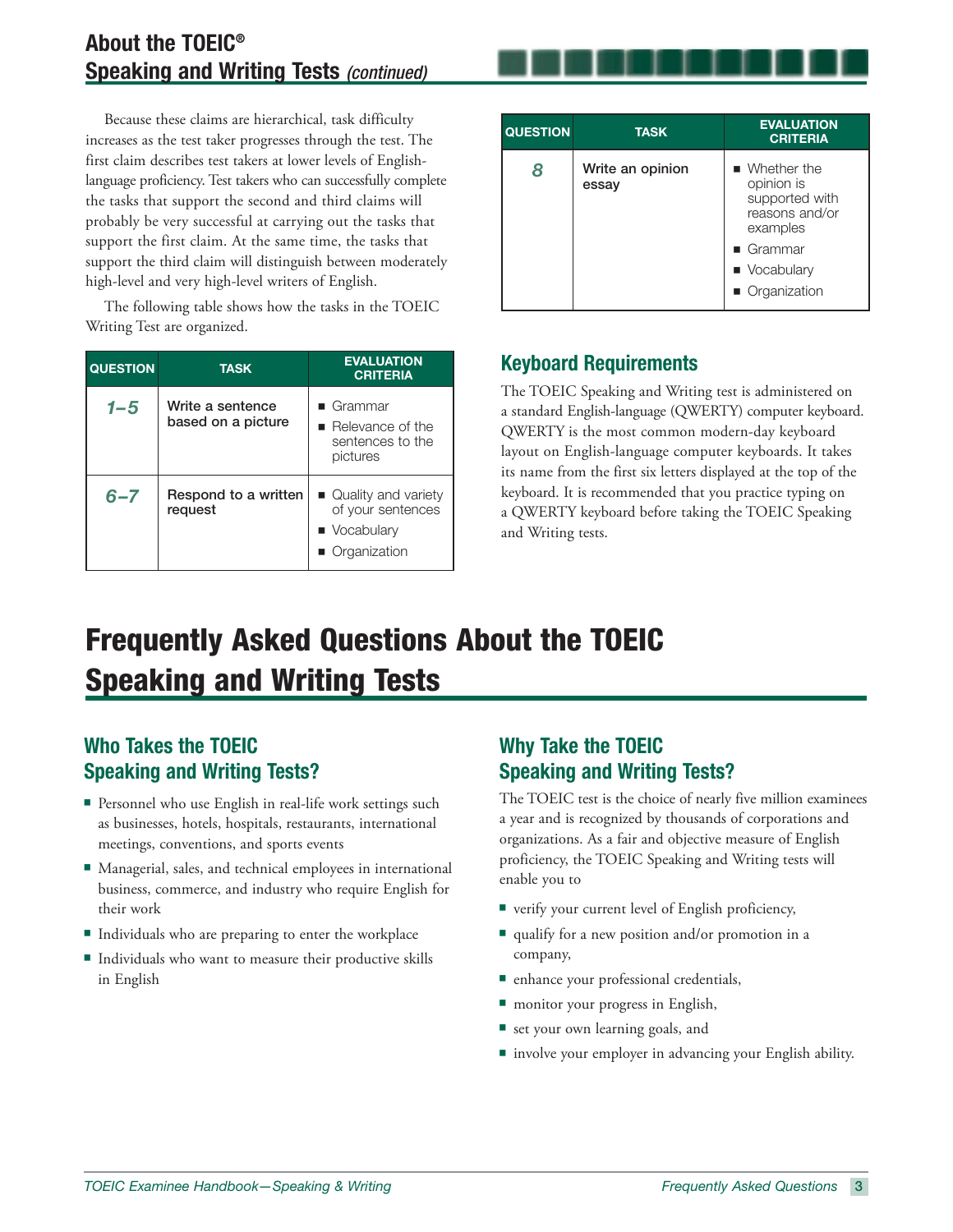# **What Context Do Questions in the Tests Present?**

The TOEIC Speaking and Writing tests are set in contexts appropriate for daily life and the global workplace. They include tasks that people might perform in work-related situations or in familiar daily activities that are common across cultures. The tests assess English-language speaking and writing proficiency and do not require candidates to have specialized knowledge of business.

# **What Score Do I Need to Pass the Tests?**

The TOEIC Speaking and Writing tests are not the kind of tests that one passes or fails. Not every job or task requires the same level of English proficiency. The TOEIC Speaking and Writing tests measure many levels of ability, allowing people to demonstrate what they currently can accomplish in English. The single, continuous scale also makes it possible for learners to set attainable goals and to measure their progress as their English improves. ETS does not establish score requirements for passing or failing. Each institution or agency determines its own standards.

# **How Are the Tests Administered?**

The TOEIC Speaking and Writing tests will be administered on fixed dates at secure, Internet-based test centers. Contact your local ETS Preferred Associate for specific test dates.

# **How Much Do the Tests Cost to Take?**

TOEIC Speaking and Writing test prices vary worldwide. To inquire about pricing in your area, contact your local ETS Preferred Associate.

# **How Long Does It Take to Receive Scores After an Administration?**

It takes approximately two weeks to receive your TOEIC Speaking and Writing test scores. Contact your local ETS Preferred Associate for specific dates.

# **Do the TOEIC Speaking and Writing Tests Measure the Proficiency of Listening and Reading Skills Indirectly?**

Language skill levels are related because of the nature of language learning; the skills of listening and speaking or of reading and writing are often used together. For most people, there is quite a strong correlation among the four language skills. Over time, however, if you practice some skills (for example, reading and listening) much more often than you practice others, then the correlation may change. While the TOEIC Listening and Reading tests are indirect measures of speaking and writing proficiency, the TOEIC Speaking and Writing tests are more direct measures of productive skills.

# **Which Tests Should I Take First, the Listening and Reading Tests or the Speaking and Writing Tests?**

You should take the test that will give you the information or feedback that you need. For example, if you want to demonstrate how well you can speak and write in English, then you should take the Speaking and Writing tests. Similarly, if you want to provide a prospective employer with an indication of your English listening and reading skills compared with those of other candidates, then it would be better to take the Listening and Reading tests first. From a learning point of view, it is not important which test you decide to take first.

# **Why Are the Test Scores Valid for Two Years?**

The TOEIC Program considers your test scores valid for two years because your proficiency can improve or decline over time. For this reason, the more recent the score, the more likely it is to be a valid indication of your proficiency. To provide you and your employer with a historical summary of your scores, scores will be kept on file and reported for two years from the test date.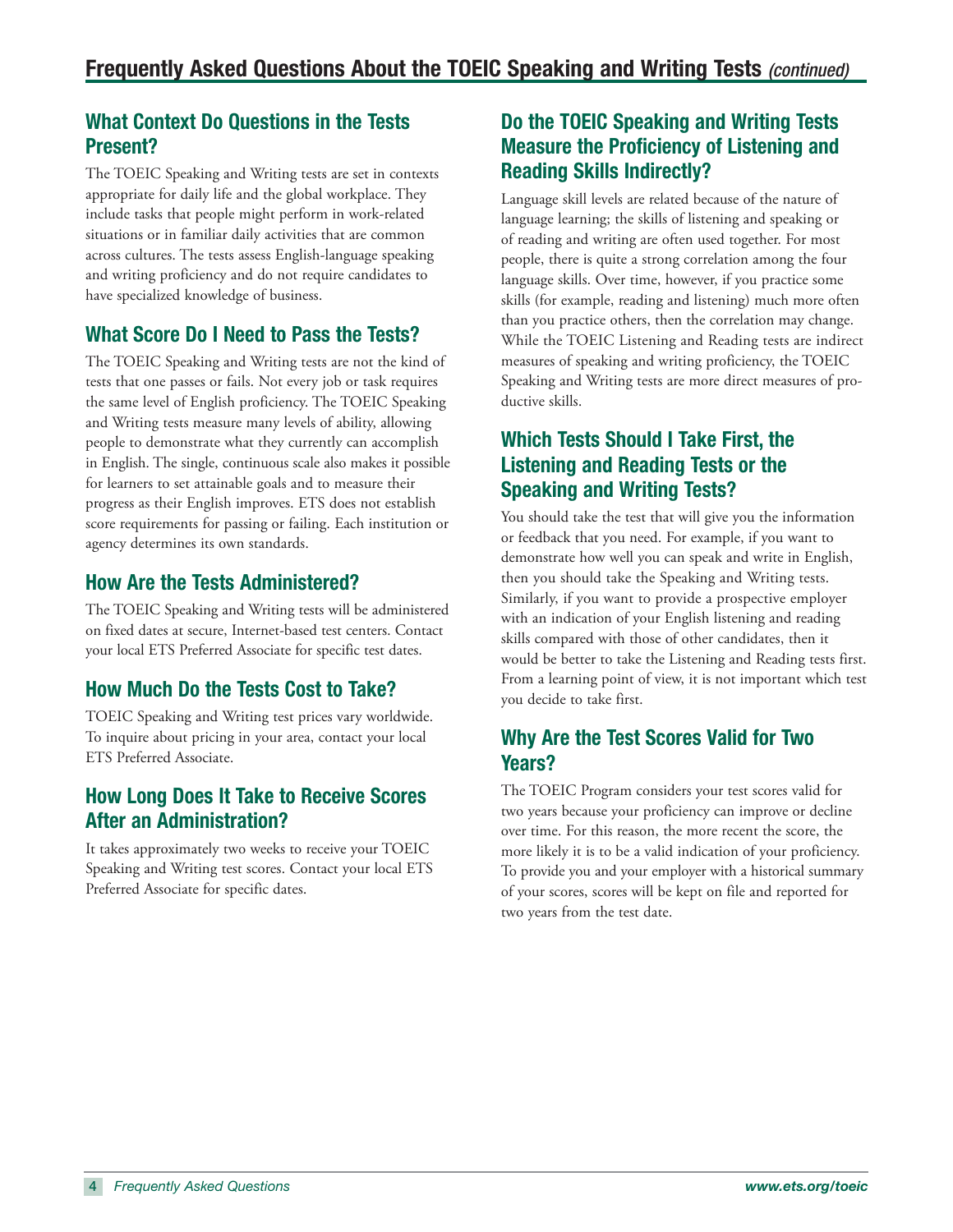# **How to Get Ready to Take the TOEIC Speaking and Writing Tests**

The TOEIC Speaking and Writing tests are not based on the content of any particular English course but, rather, on your proficiency—your overall ability to speak or write in English. Improvement in proficiency may take some time and is generally achieved through a combination of practice and study. The TOEIC Speaking and Writing tests do not test business knowledge, and you are not required to know specialized business and technical vocabulary beyond that of a person who uses English in everyday life and work activities.

- **Before taking the TOEIC Speaking and Writing tests,** you can do several things to prepare and to improve your English proficiency. Become familiar with the test format. You can then focus your attention on the questions themselves rather than on the format. Carefully review the test directions and the sample questions in this handbook.
- Immerse yourself in the language as frequently as possible and in as many ways as possible if it has been some time since you have had contact with English. Reading, watching TV and videos, listening to recordings, taking an English course, and speaking with friends and colleagues are some of the ways to practice English.
- Take the TOEIC Practice Online: Speaking and Writing to prepare for the tests. Contact your local ETS Preferred Associate for information.
- Your local ETS Preferred Associate also provides a test preparation book to help you prepare for the TOEIC Speaking and Writing tests. Contact your local ETS Preferred Associate for information.

# **Identification Requirements**

All test takers must read Part 1. Depending on whether you will be testing within or outside your country of citizenship, you must also read either Part 2 or Part 3, as appropriate.

#### **Part 1: Information for ALL Test Takers**

■ You must have an acceptable and valid identification (ID) with photograph to be admitted to a test center. Expired documents are not acceptable. The photograph on your ID document must be recent and recognizable. Original documents must be presented; copies are not acceptable. ID requirements are strictly enforced. It is your responsibility to read and understand the instructions and requirements. It is not the responsibility of the test center staff or registration center to relay the policies to you.

- **If you don't have one primary ID with both a photograph and a signature, you may present two primary IDs without signatures.**
- If you arrive at the test center without the required ID, the test center administrator will not admit you to the test and you will forfeit the test fee.
- **When registering, you must use exactly the same name and the same spelling of that name that appears on the primary ID document(s) you will present at the test center.** Make sure to provide your entire first (given) name and entire surname (family name). Do not register under a nickname. If the name shown on your primary ID does not match the name you registered under, you will not be permitted to test.
- **Check the name on your registration confirmation** document. If the name does not match the name on your primary ID document, contact your local ETS Preferred Associate.
- **EXAME CHANGES OR CORRECTIONS WILL NOT BE MADE THE DAY OF THE ADMINISTRATION. If your name has changed for any reason, including marriage, you still must present primary ID in the name under which you registered or you will not be permitted to test.**
- If the test center administrator questions the ID you present, you will be required to present additional proof of identity. If positive confirmation cannot be made, you may be refused admission to the test center and will forfeit the test fee.
- Test center personnel will check your ID before assigning you a seat at the test center. The administrator will check your photo ID to verify that you are the person in your photo ID.
- Admission to the test center does not imply that your form of ID is valid or that your scores will be reported. All reported cases of questionable ID are subject to review and approval by the ETS Office of Testing Integrity.
- The photograph on your ID document must be recent and recognizable. For example, a ten-year-old photograph taken during childhood is not acceptable.

#### **Acceptable Primary Identification Documents**

- Passport with photograph and signature
- **Driver's license with photograph and signature**
- **Example 3 State identification with photograph and signature**
- National ID with photograph and signature
- **I** Military ID with photograph and signature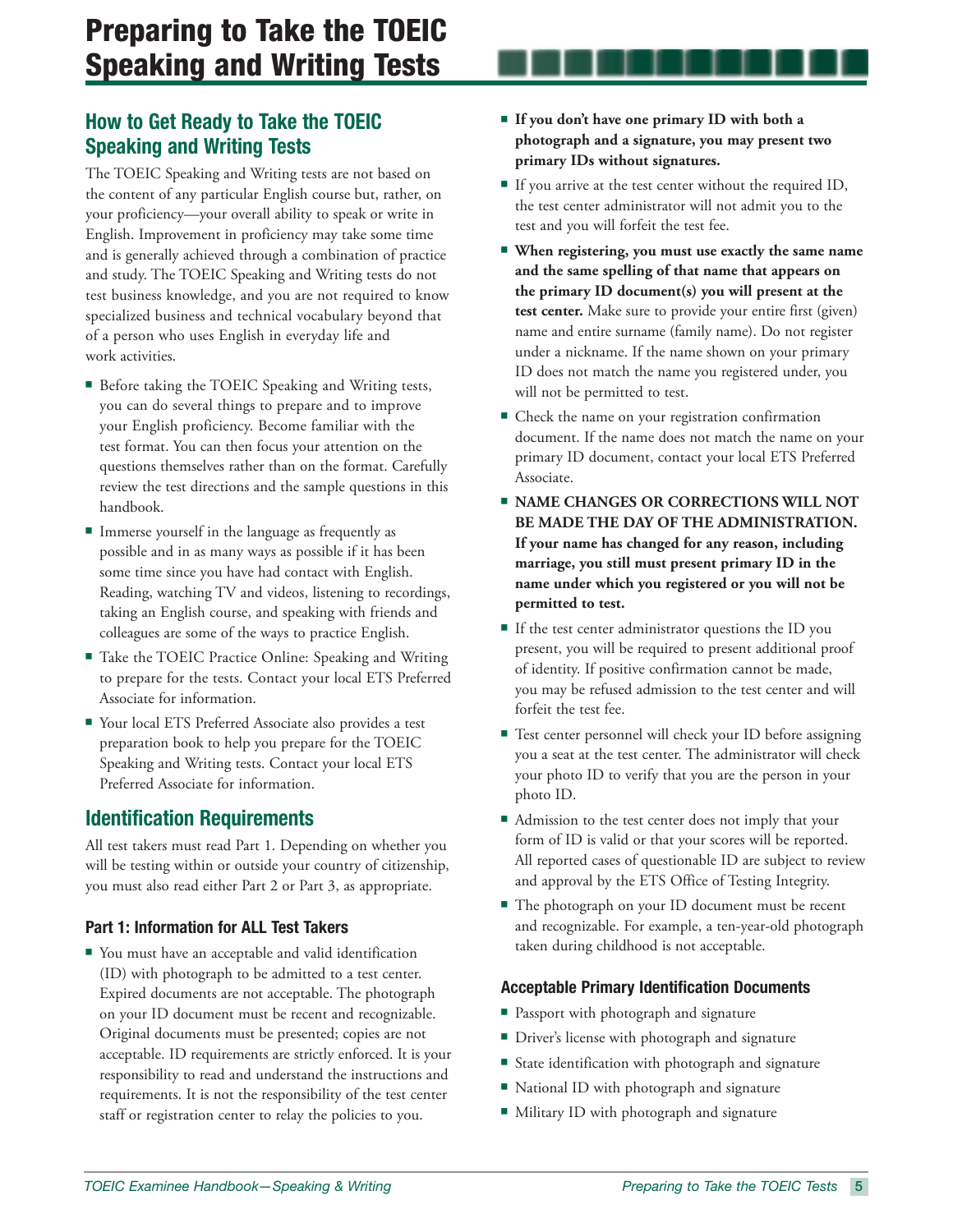#### **Acceptable Secondary Identification Documents**

If your primary ID is missing either a photograph or a signature, you must present one of the following secondary IDs in addition to your primary ID. Secondary IDs that can be used to meet the photograph and/or signature requirements are the following.

- A government-issued ID document that has not expired, including but not limited to, passport, driver's license, state ID, national ID, or military ID (There are some exceptions: see Unacceptable Identification Documents below.)
- Student ID

#### **Unacceptable Identification Documents**

- Any expired ID
- Draft classification card
- **Credit/debit card of any kind**
- **Social Security card**
- Learner's permit or any temporary identification document (for example, a temporary driver's license)
- International driver's license
- International student ID
- Notary-prepared letter or document
- Employee ID card
- Birth certificate
- Photocopy of ID

**If you are a student of middle or high school, your student ID with photograph is acceptable.** 

**If you cannot meet the specified ID requirements or if you have questions about ID**, contact your local ETS Preferred Associate.

#### **Part 2: If Testing WITHIN Your Country of Citizenship**

Only one form of primary ID is needed if your primary ID document contains a photograph and signature. Please see the list of acceptable primary ID documents (Part 1). However, if the test administrator has any concerns about the primary ID document, you will be required to present a secondary ID from the list in Part 1.

If your primary ID does not contain your signature, you must either sign the document or present an additional ID from the list of acceptable secondary identification documents (see Part 1). The secondary ID cannot be expired and must contain a recent, recognizable photograph and your signature.

If you do not have an ID with a photograph and a signature, then you must present two primary ID documents with a photograph.

# **Part 3: If Testing OUTSIDE Your Country of Citizenship**

**You MUST PRESENT A VALID PASSPORT with photograph and signature** as your primary identification document. Citizens of European Union and Schengen zone countries should see the special requirements below. If you do not meet the requirements, ETS may cancel your test scores.

If your passport is **not written in English-language letters**, you must also present an additional ID from the list of acceptable secondary identification documents (see Part 1) that contains a recent, recognizable photo and is in English.

If your passport **does not contain your signature**, you must either sign your passport or present an additional ID from the list of acceptable secondary identification documents (see Part 1).

United States military personnel may present their United States military ID cards for admission to test centers. If a military ID card does not contain a photograph and signature, a secondary ID is also required.

#### **European Union/Schengen Zone Countries**

If you are taking the test within a European Union or Schengen zone country outside of your own, you can use your valid national or European identity card if you have one. The card you present must contain a recent, recognizable **photograph**, your **date of birth**, and your **signature**. If your form of identification is **not in Englishlanguage letters** and the test administrator cannot read the language in which it is written, you may not be allowed to test. If your official ID does not contain your signature, you must present an additional document from the list of acceptable secondary identification documents (see Part 1) that does contain your signature.

# **Admission to the Test Center**

To be admitted to the test center, you must have a valid ID with photograph and signature. See pages 5–6 for details. **The name given when you register must match the name on the ID document(s) you present at the test center.**

# **Registration Information**

Contact your local ETS Preferred Associate for registration information.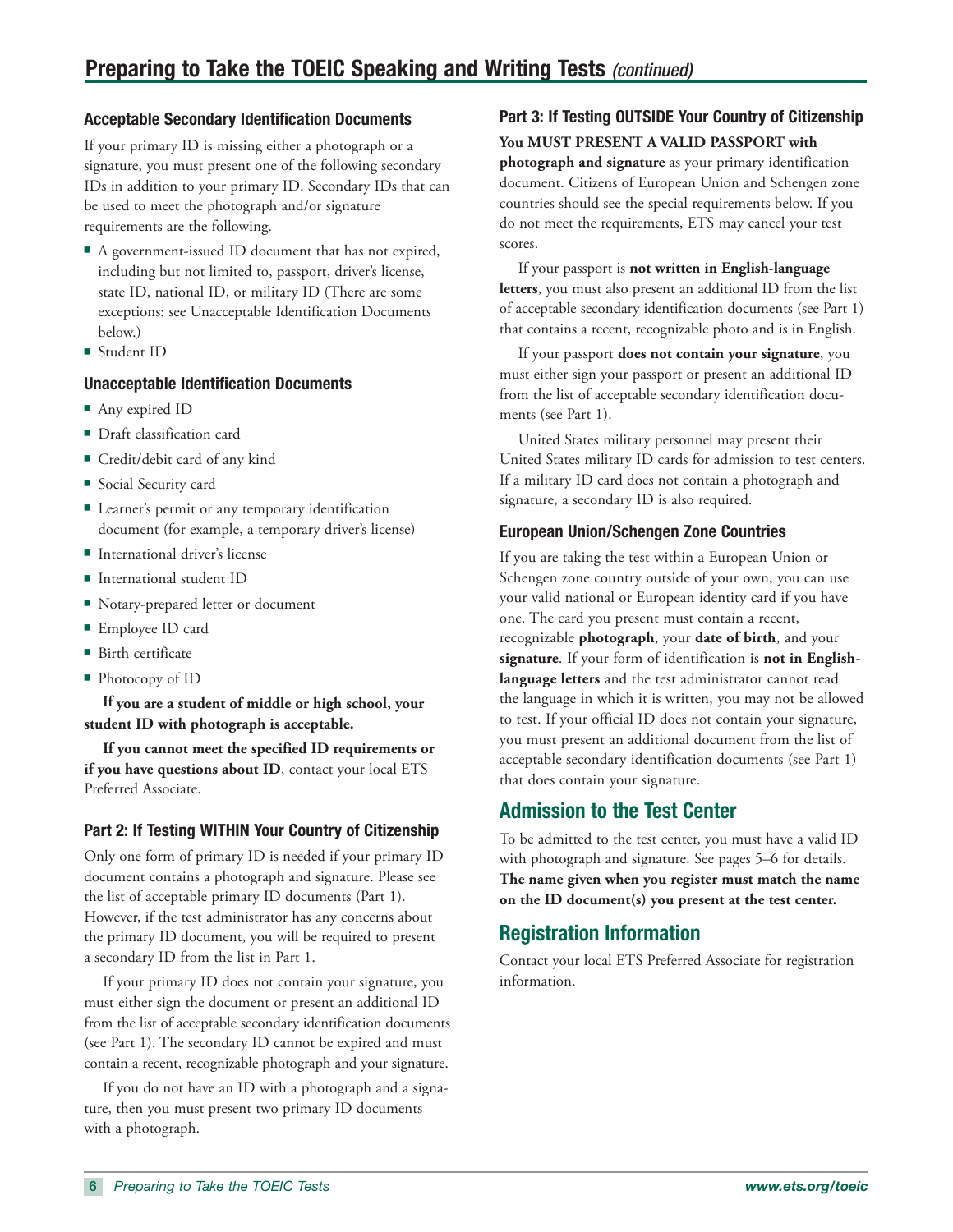# **Test Center Procedures and Regulations**

#### **On Test Day**

- **Dress so that you can adapt to any room temperature.**
- Friends or relatives who accompany you to the test center will not be permitted to wait in the test center or be in contact with you while you are taking the test. Except for ETS-authorized observers, visitors are not allowed in the testing room while testing is in progress.
- ID verification at the test center may include thumb printing, photographing, video recording, signature comparison, or other forms of electronic ID confirmation. If you refuse to participate, you will not be permitted to test and you will forfeit the test fee. This is in addition to the requirement that you must present acceptable and valid ID.
- Other than ID, personal items are not allowed in the testing room. Before the test, you will receive instructions from test center staff regarding where to deposit items such as cell phones, pagers, handbags, and study materials. Storage space is limited, so plan accordingly. You will not have access to your personal items during the test.
- **Test centers assume no responsibility for candidates'** personal belongings.
- The test administrator will assign you a seat.
- $\blacksquare$  On occasion, weather conditions or other circumstances beyond the control of ETS or the test administrator may require a delayed start or the rescheduling of your test. In the event that a technical problem at the test center makes it necessary to cancel your test session or if it is later determined that your scores could not be reported, you will be offered the opportunity to retest free of charge or receive a full refund of the original test fee.

The following procedures and regulations apply during the entire test session, which begins when you are admitted to the test center, ends when you leave the test center, and includes breaks.

- You will be required to sign an electronic or paper confidentiality statement at the test center. If you do not sign the statement, you cannot test, and the test fee will **not** be refunded.
- Your picture may be taken and reproduced at your testing station. Be sure the correct photograph is displayed on your assigned testing station.
- If you need to leave your seat at any time, raise your hand; timing of the test section will not stop.
- If at any time during the test you have a problem with your computer or for any reason need the administrator, raise your hand.
- **Testing premises are subject to video recording.**
- **Although tests are administered under strict supervision and security measures, testing irregularities may sometimes occur. Contact your local ETS Preferred Associate as soon as possible to report any observed**

**behavior that may lead to an invalid score—for example, someone copying from another test taker, taking a test for someone else, having access to test questions before the exam, or using notes or unauthorized aids. All information will be held in strictest confidence.**

# **Dismissal from a Testing Center**

The test administrator is authorized to dismiss you from a test session or your scores may be canceled by ETS or the ETS Preferred Associate for violations such as, but not limited to, the following.

- Attempting to take the test for someone else or having someone take the test for you
- Failing to provide acceptable identification
- Obtaining improper access to the test, a part of the test, or information about the test
- Using or having a telephone or cell phone in your possession during the test session or during breaks
- Using any aids in connection with the test, such as mechanical pencils, pens, pagers, beepers, calculators, watch calculators, books, pamphlets, notes, rulers, highlighter pens, stereos or radios with headphones, cell phones, watch alarms, stopwatches, dictionaries, translators, PDAs, BlackBerry® devices, and any handheld electronic or photographic devices
- Creating a disturbance (Disruptive behavior in any form will not be tolerated; the test administrator has sole discretion in determining what constitutes disruptive behavior.)
- Attempting to give or receive assistance or to otherwise communicate, in any form, with another person about the content of the test during or after the test session
- **Removing or attempting to remove any test content relat**ing to the test (Under no circumstances may test content or notes or any part of the test content be removed, reproduced, or disclosed by any means—such as hard copy, verbally, or electronically—to any person or entity.)
- Tampering with the computer
- **Leaving the test room or test center without permission**
- **Bringing a weapon or firearm into the test center**
- Bringing food, drink, or tobacco into the testing room
- Leaving the test center vicinity during the test session
- Failing to follow any of the test administration regulations contained in this handbook, given by the test administrator, or specified in any test materials

ETS or the local ETS Preferred Associate reserve the right to take all action—including, but not limited to, barring you from future testing and/or canceling your scores—for failure to comply with test administration regulations or the test administrator's directions. If your scores are canceled, they will not be reported and you will receive notification from ETS or the ETS Preferred Associate. You will not receive a refund.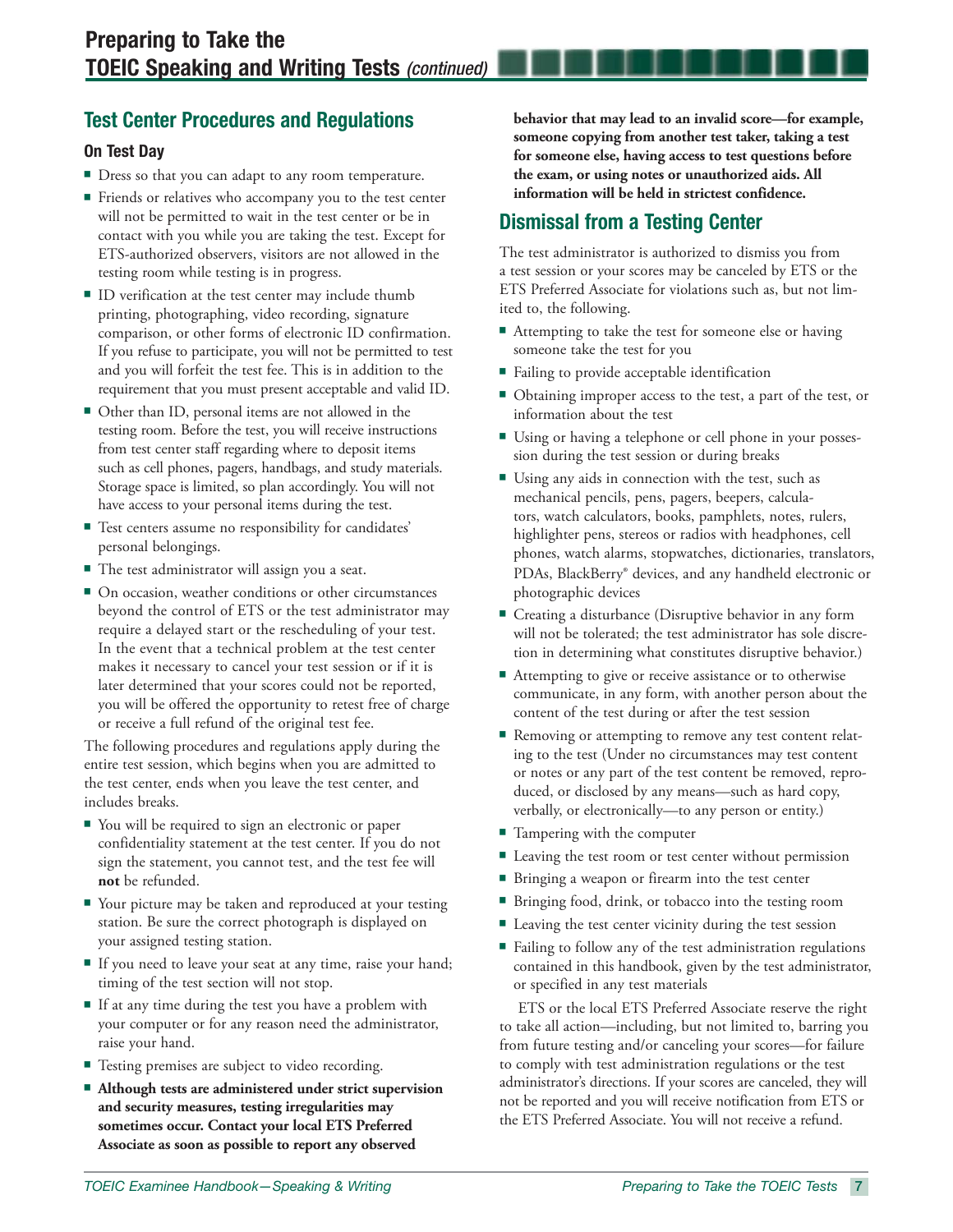# **Sample Speaking Test**

### **Speaking Test Directions**

This is the TOEIC Speaking Test. This test includes 11 questions that measure different aspects of your speaking ability. The test lasts approximately 20 minutes.

| <b>QUESTION</b> | <b>TASK</b>                                           | <b>EVALUATION</b><br><b>CRITERIA</b>                                                                 |
|-----------------|-------------------------------------------------------|------------------------------------------------------------------------------------------------------|
| $1 - 2$         | Read a text aloud                                     | ■ Pronunciation<br>$\blacksquare$ Intonation and<br>stress                                           |
| 3               | Describe a picture                                    | All of the above, plus<br>■ Grammar,<br>• Vocabulary, and<br>■ Cohesion                              |
| 4-6             | Respond to<br>questions                               | All of the above, plus<br>$\blacksquare$ Relevance of<br>content and<br>■ Completeness of<br>content |
| $7 - 9$         | Respond to<br>questions using<br>information provided | All of the above                                                                                     |
| 10              | Propose a solution                                    | All of the above                                                                                     |
| 11              | Express an opinion                                    | All of the above                                                                                     |

For each type of question, you will be given specific directions, including the time allowed for preparation and speaking.

 It is to your advantage to say as much as you can in the time allowed. It is also important that you speak clearly and that you answer each question according to the directions.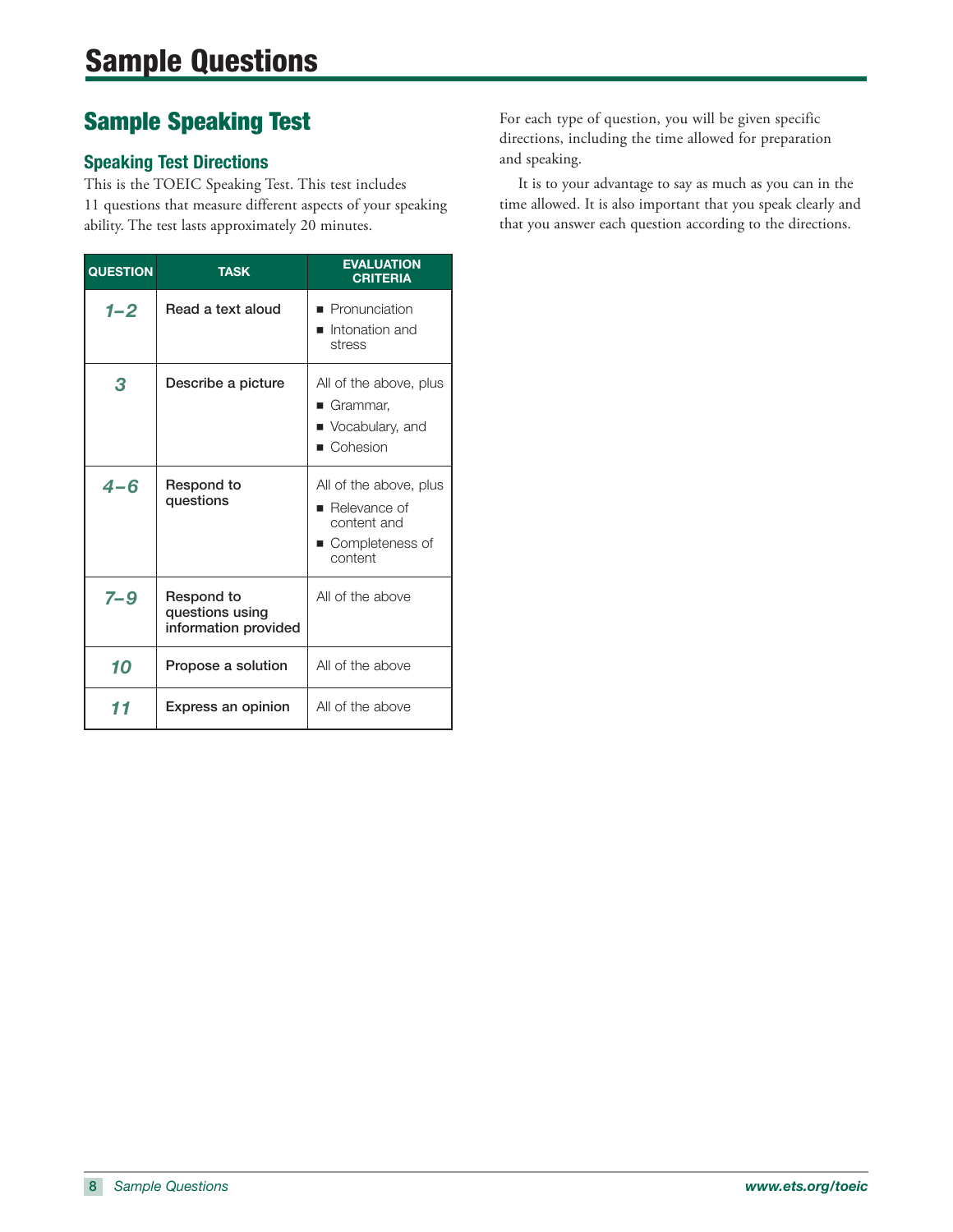#### *Questions 1–2*

# Read a Text Aloud

There are two Read-a-Text-Aloud questions on the TOEIC Speaking Test. In each question, the directions and Read-a-Text-Aloud text will appear on your screen. You will hear the directions being read by the narrator. After 45 seconds, you will hear "Begin reading aloud now." Then you will read the text, and your response will be recorded. An example is below.

**Directions:** In this part of the test, you will read aloud the text on the screen. You will have 45 seconds to prepare. Then you will have 45 seconds to read the text aloud.

If you're shopping, sightseeing, and running around every minute, your vacation can seem like hard work. To avoid vacation stress, come to the Blue Valley Inn on beautiful Lake Mead. While staying at our inn, you'll breathe clean country air as you view spectacular sights. With its spacious rooms, swimming pool, and many outdoor activities, the inn is the perfect place for a vacation you won't forget. The Blue Valley Inn prides itself on the personal attention it provides for every guest. The Blue Valley motto has always been "A happy guest is our greatest treasure."

Your responses to questions 1 and 2 will each receive two scores: one for pronunciation and one for intonation and stress. Following are the scoring guides that will be used to evaluate your response.

# **Scoring Guide for Questions 1–2: Pronunciation**

| <b>SCORE</b> | <b>RESPONSE DESCRIPTION</b>                                                                                                                  |  |  |  |
|--------------|----------------------------------------------------------------------------------------------------------------------------------------------|--|--|--|
| 3            | Pronunciation is highly intelligible, though the<br>response may include minor lapses and/or<br>other language influence.                    |  |  |  |
| 2            | Pronunciation is generally intelligible,<br>though it includes some lapses and/or other<br>language influence.                               |  |  |  |
|              | Pronunciation may be intelligible at times, but<br>significant other language influence interferes<br>with appropriate delivery of the text. |  |  |  |
|              | No response OR no English in the response<br>OR response is completely unrelated to<br>the test.                                             |  |  |  |

### **Scoring Guide for Questions 1–2:**  Intonation and Stress

| <b>SCORE</b> | <b>RESPONSE DESCRIPTION</b>                                                                                                                                                                |
|--------------|--------------------------------------------------------------------------------------------------------------------------------------------------------------------------------------------|
| 3            | Use of emphases, pauses, and rising and<br>falling pitch is appropriate to the text.                                                                                                       |
| 2            | Use of emphases, pauses, and rising and<br>falling pitch is generally appropriate to the<br>text, though the response includes some<br>lapses and/or moderate other language<br>influence. |
|              | Use of emphases, pauses, and rising and<br>falling pitch is not appropriate, and the<br>response includes significant other language<br>influence.                                         |
|              | No response OR no English in the response<br>OR the response is completely unrelated to<br>the test.                                                                                       |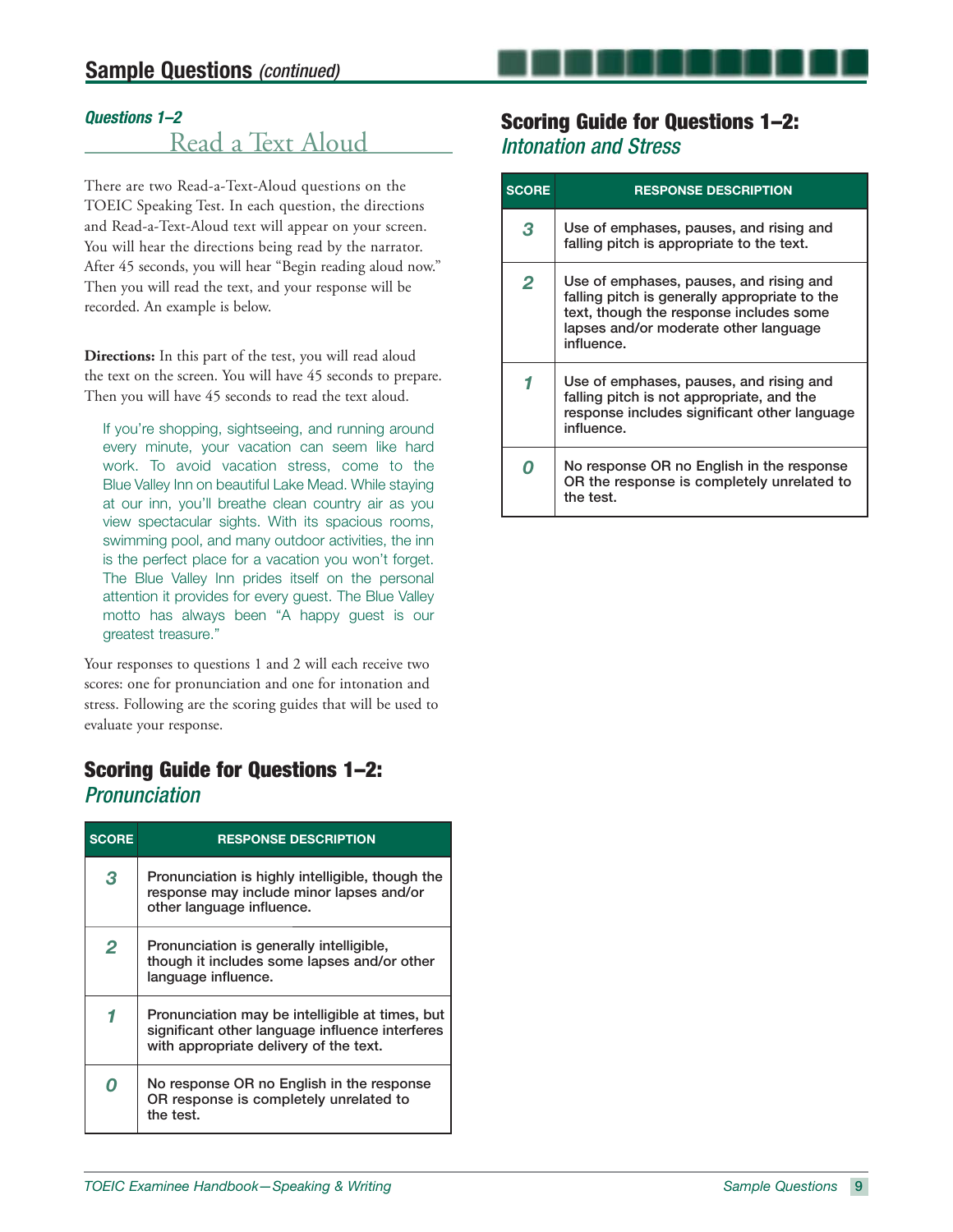#### *Question 3*

# Describe a Picture

There is one Describe-a-Picture question on the TOEIC Speaking Test. The directions and the picture will appear on your screen. You will hear the directions read by the narrator. After 30 seconds, you will hear "Begin speaking now." Then you will describe the picture, and your response will be recorded. An example is below.

**Directions:** In this part of the test, you will describe the picture on your screen in as much detail as you can. You will have 30 seconds to prepare your response. Then you will have 45 seconds to speak about the picture.



Your response will be scored using the scoring guide below.

# **Scoring Guide for Question 3**

| <b>SCORE</b> | <b>RESPONSE DESCRIPTION</b>                                                                                                         |
|--------------|-------------------------------------------------------------------------------------------------------------------------------------|
| 3            | The response describes the main features of<br>the picture.                                                                         |
|              | ■ The delivery may require some listener effort,<br>but it is generally intelligible.                                               |
|              | ■ The choice of vocabulary and use of structures<br>allows coherent expression of ideas.                                            |
| 2            | The response is connected to the picture,<br>but meaning may be obscured in places.                                                 |
|              | ■ The delivery requires some listener effort.                                                                                       |
|              | The choice of vocabulary and use of structures<br>may be limited and may interfere with overall<br>comprehensibility.               |
| 1            | The response may be connected to the<br>picture, but the speaker's ability to produce<br>intelligible language is severely limited. |
|              | ■ The delivery may require significant listener<br>effort.                                                                          |
|              | ■ The choice of vocabulary and use of structures<br>is severely limited OR significantly interferes<br>with comprehensibility.      |
| 0            | No response OR no English in the response<br>OR the response is completely unrelated to<br>the test.                                |
|              |                                                                                                                                     |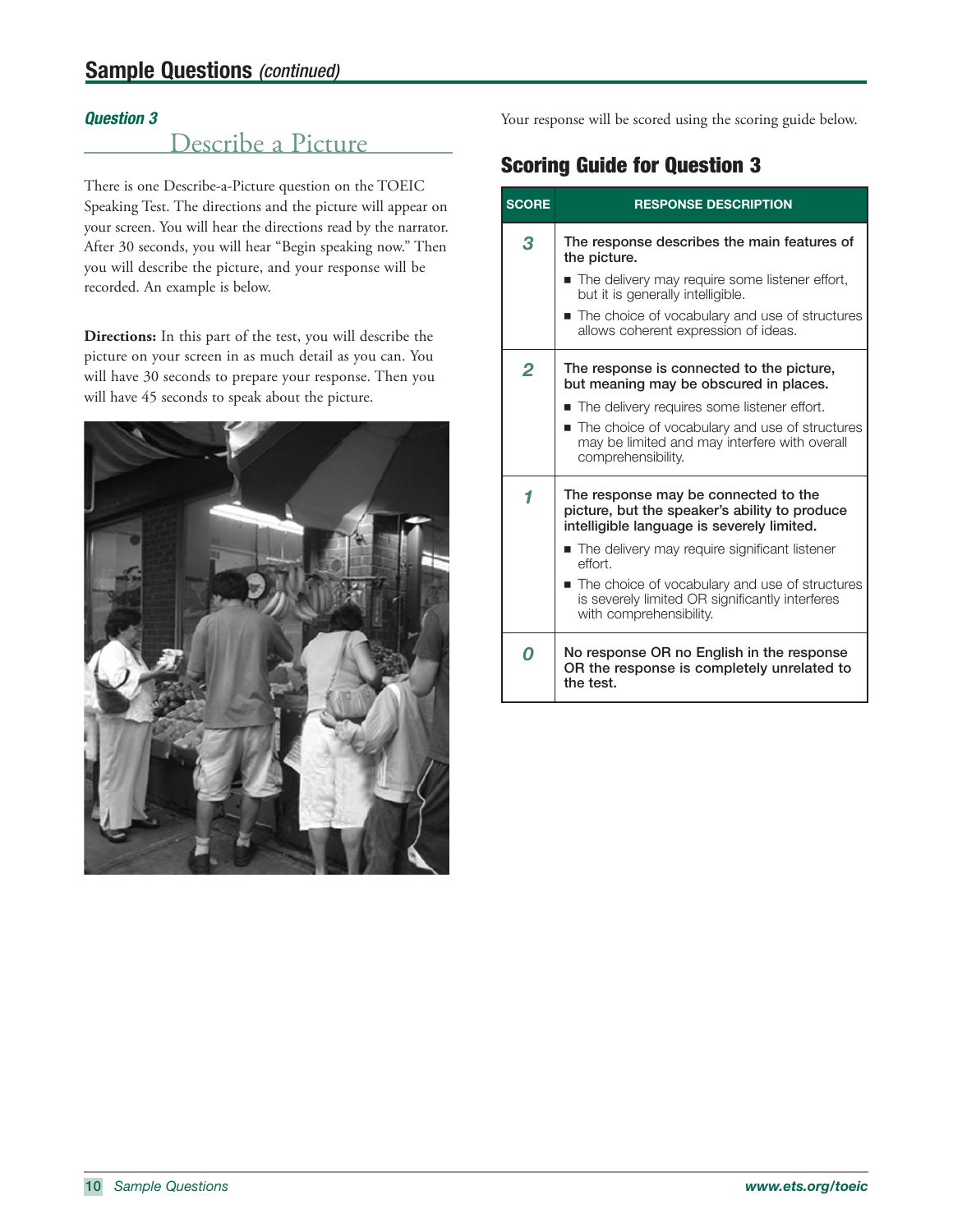#### *Questions 4 – 6*

# Respond to Questions

Questions 4–6 are three short questions about a single topic. The directions will appear on your screen, and you will hear the directions read by the narrator. Then the introduction and question 4 will appear on your screen and you will hear them read by the narrator. After the narrator reads question 4, you will hear a beep. Then you will have 15 seconds to answer. Your response will be recorded. Then question 5 will appear on your screen and be read by the narrator. After the beep you will have 15 seconds to answer. Your response will be recorded. Then question 6 will appear on your screen and be read by the narrator. After the beep you will have 30 seconds to answer. Your response will be recorded. Examples of questions 4, 5, and 6 are below.

**Directions:** In this part of the test, you will answer three questions. For each question, begin responding immediately after you hear a beep. No preparation time is provided. You will have 15 seconds to respond to Questions 4 and 5, and 30 seconds to respond to Question 6.

Imagine that a Canadian marketing firm is doing research in your country. You have agreed to participate in a telephone interview about television viewing.

**Question 4:** *How often do you watch television?* **Question 5:** *What kinds of programs do you usually watch?* **Question 6:** *Describe your favorite television program.*

#### *Questions 7–9*

# Respond to Questions Using Information Provided

Questions 7–9 are three short questions based on a schedule of events. The directions will appear on your screen, and you will hear the directions read by the narrator. Then the schedule will appear on your screen. You will have 30 seconds to study the schedule. Then you will hear the beginning of a telephone call. The call includes questions about the information in the schedule. After the caller's first question, you will hear a beep. You will have 15 seconds to answer the question as if you were speaking on the telephone. Then the caller will ask a second question. The question will be followed by a beep, and you will have 15 seconds to answer the question. Then the caller will ask a third question. The question will be followed by a beep, and you will have 30 seconds to answer the question.

All questions will refer to the schedule, which will remain on the screen throughout all three questions. Examples of questions 7, 8, and 9 are below.

**Directions:** In this part of the test, you will answer three questions based on the information provided. You will have 30 seconds to read the information before the questions begin. For each question, begin responding immediately after you hear a beep. No additional preparation time is provided. You will have 15 seconds to respond to questions 7 and 8, and 30 seconds to respond to question 9.

|                                                                |                                | SERVICE AND RESERVE<br><b>STARTING AND MANAGING YOUR OWN BUSINESS</b>                      |  |  |  |
|----------------------------------------------------------------|--------------------------------|--------------------------------------------------------------------------------------------|--|--|--|
| Date:                                                          | May 27                         |                                                                                            |  |  |  |
| Location:                                                      | <b>Bristol Office Building</b> |                                                                                            |  |  |  |
| Seminars:                                                      |                                | 9:00 AM. Financing Your Business, Room 210-Martha Ross, Certified Public Accountant        |  |  |  |
|                                                                |                                | 11:00 A.M. How to Promote Your Own Business, Room 312-Howard Brown, Brown Publishers<br>OR |  |  |  |
|                                                                |                                | 11:00 A.M. Planning for Profit, Room 318-John Phillips, Phillips Associates                |  |  |  |
|                                                                | 1:00 P.M. Lunch*               |                                                                                            |  |  |  |
|                                                                | $2:00 \text{ PM}$              | Sales Techniques Workshop, Room 246-Helen King, West Side Consultants                      |  |  |  |
|                                                                | 4:00 PM                        | General Discussion                                                                         |  |  |  |
|                                                                |                                | Individuals, \$95.00<br>Members of the Business Information Center, \$75.00                |  |  |  |
| <b>Registration Fee:</b><br>*Not included in registration fee. |                                |                                                                                            |  |  |  |

#### After 30 seconds you will hear:

Hello, I'm calling about a conference on May 27 that I saw advertised in the newspaper. It's about starting your own business. I was hoping you could give me some information.

**Question 7:** *Could you tell me what time the conference starts and how long it will last?* 

**Question 8:** *How much does the conference attendance cost?* 

**Question 9:** *I may not be available for the full day. Could you give me information about the activities in the morning, before lunchtime?*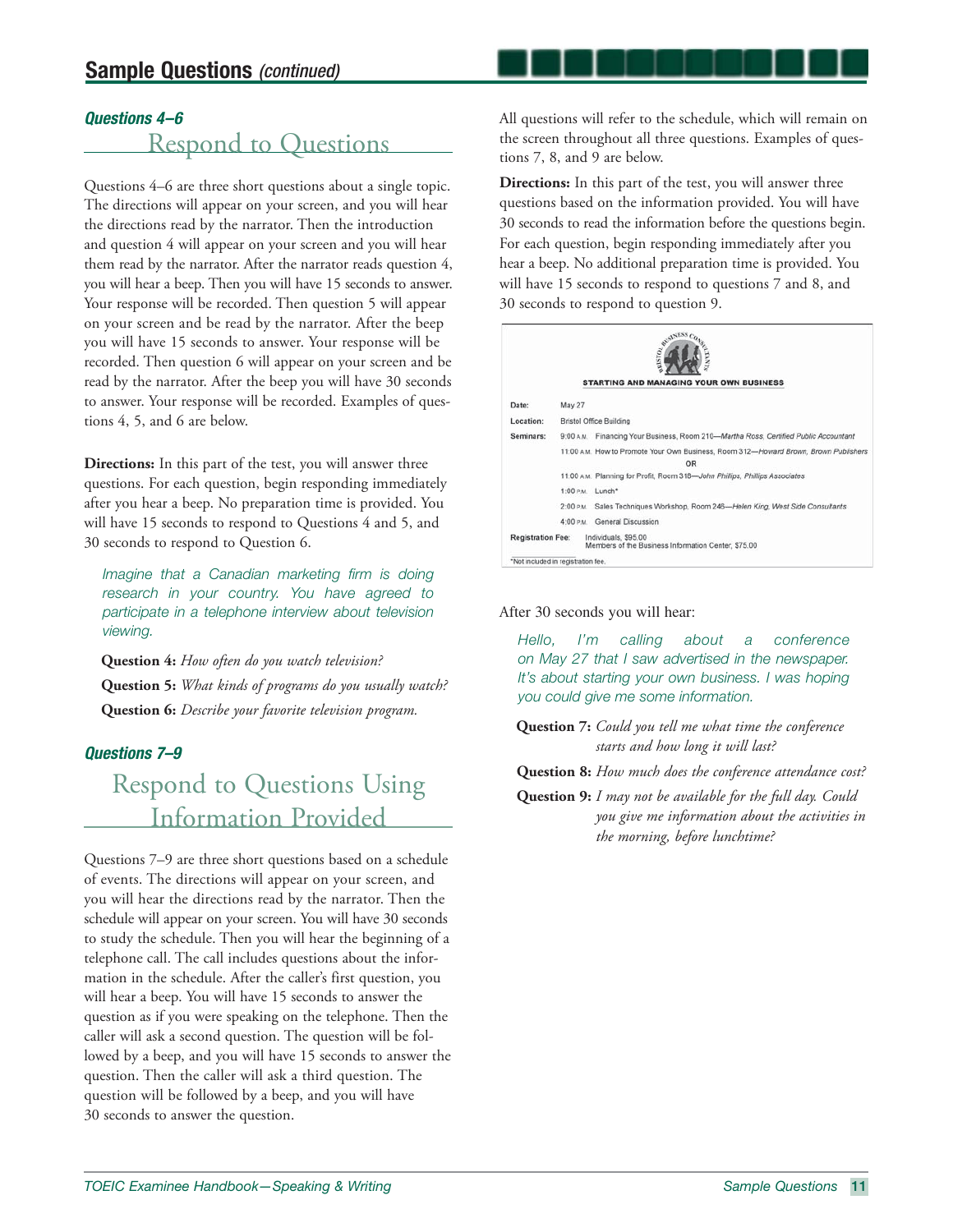Your responses to questions 4 through 9 will be scored using the scoring guide below.

# **Scoring Guide for Questions 4–9**

| <b>SCORE</b>   | <b>RESPONSE DESCRIPTION</b>                                                                                                                                                                                                                                                                                                                                                                                                                                                                                                                                                                                                                                                                  |  |  |
|----------------|----------------------------------------------------------------------------------------------------------------------------------------------------------------------------------------------------------------------------------------------------------------------------------------------------------------------------------------------------------------------------------------------------------------------------------------------------------------------------------------------------------------------------------------------------------------------------------------------------------------------------------------------------------------------------------------------|--|--|
| 3              | The response is a full, relevant, socially<br>appropriate reply to the question. In the<br>case of Questions 7-9, information from the<br>prompt is accurate.<br>The delivery requires little listener effort.<br>The choice of vocabulary is appropriate.<br>■ The use of structures fulfills the demands of<br>the task.                                                                                                                                                                                                                                                                                                                                                                   |  |  |
| $\overline{2}$ | The response is a partially effective reply<br>to the question, but is not complete, fully<br>appropriate, or in the case of Questions 7-9,<br>fully accurate.<br>The delivery may require some listener effort<br>but is mostly intelligible.<br>The choice of vocabulary may be limited or<br>somewhat inexact, although overall meaning<br>is clear.<br>The use of structures may require some<br>listener effort for interpretation.<br>In the case of Questions 7-9, the speaker<br>may locate the relevant information in the<br>prompt but fail to distinguish it from irrelevant<br>information or fail to transform the written<br>language so a listener can easily understand it. |  |  |
| 1              | The response does not answer the question<br>effectively. Relevant information is not<br>conveyed successfully.<br>The delivery may impede or prevent listener<br>comprehension.<br>The choice of vocabulary may be inaccurate<br>or rely on repetition of the prompt.<br>The use of structures may interfere with<br>comprehensibility.                                                                                                                                                                                                                                                                                                                                                     |  |  |
| O              | No response OR no English in the response<br>OR the response is completely unrelated to<br>the test.                                                                                                                                                                                                                                                                                                                                                                                                                                                                                                                                                                                         |  |  |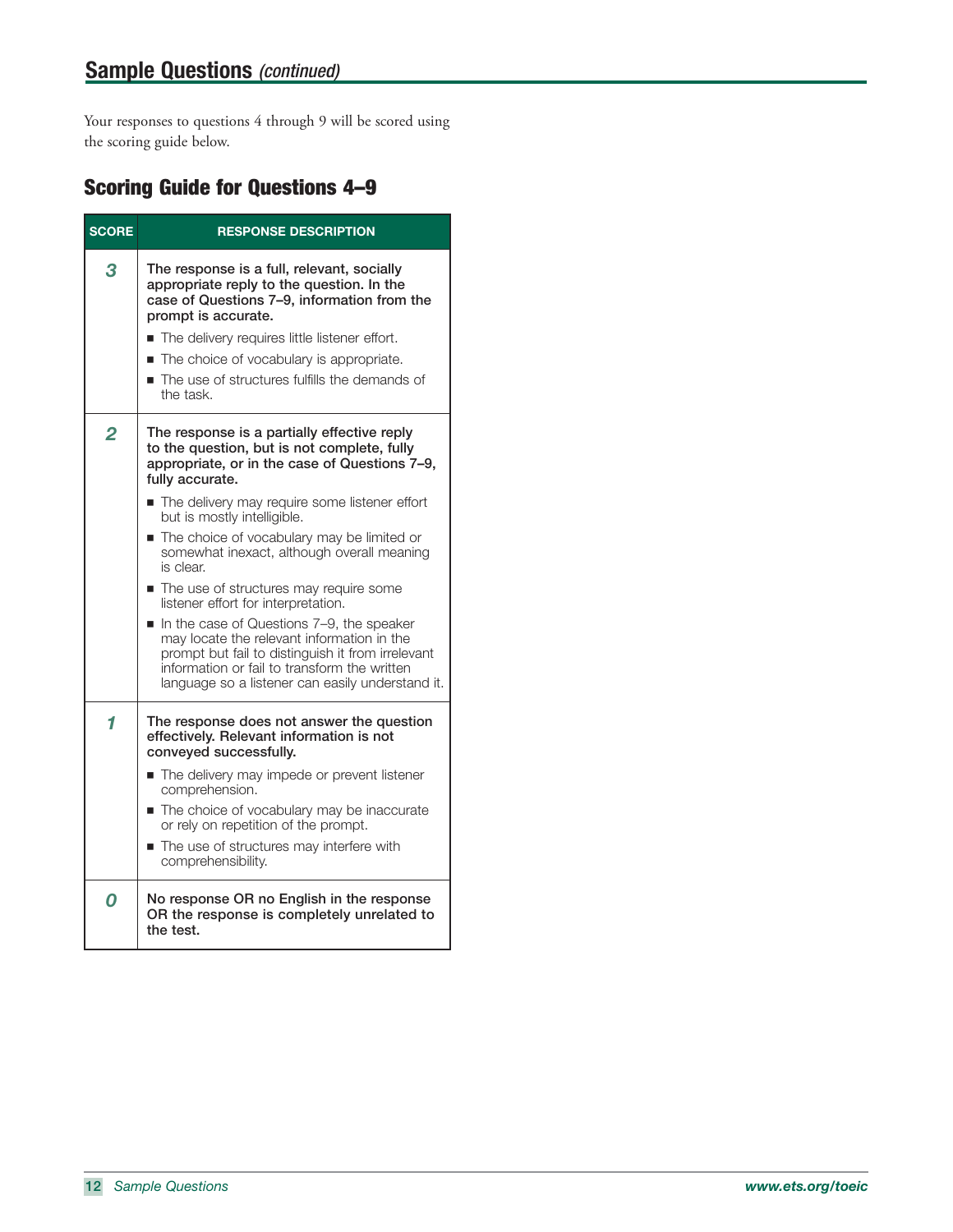#### *Question 10*

# Propose a Solution

There is one Propose-a-Solution question on the TOEIC Speaking Test. The directions will appear on your screen, and you will hear the directions read by the narrator. Then you will hear a telephone message. The message will last 30–45 seconds. The message will describe a problem. You will respond as if you are the person receiving the message. After the message, you will have 30 seconds to prepare. Then you will hear "Begin speaking now." You will have 60 seconds to respond. Your response will be recorded. An example is below.

**Directions:** In this part of the test, you will be presented with a problem and asked to propose a solution. You will have 30 seconds to prepare. Then you will have 60 seconds to speak.

#### **Respond as if you work at the bank.**

In your response, be sure to

- show that you recognize the problem, and
- propose a way of dealing with the problem.

*Now listen to the voice message.*

#### You will hear:

Hi, this is Marsha Syms. I'm calling about my bank card. I went to the bank machine early this morning, you know—the ATM—because the bank was closed, so only the machine was open. Anyway, I put my card in the machine and got my money out, but then my card didn't come out of the machine. I got my receipt and my money, but then my bank card just didn't come out. And I'm leaving for my vacation tonight so I'm really going to need it. I had to get to work early this morning and couldn't wait around for the bank to open. Could you call me here at work and let me know how to get my bank card back? I'm really busy today and really need you to call me soon. I can't go on vacation without my bank card. This is Marsha Syms at 555-1234. Thanks.

Your response will be scored using the scoring guide that follows.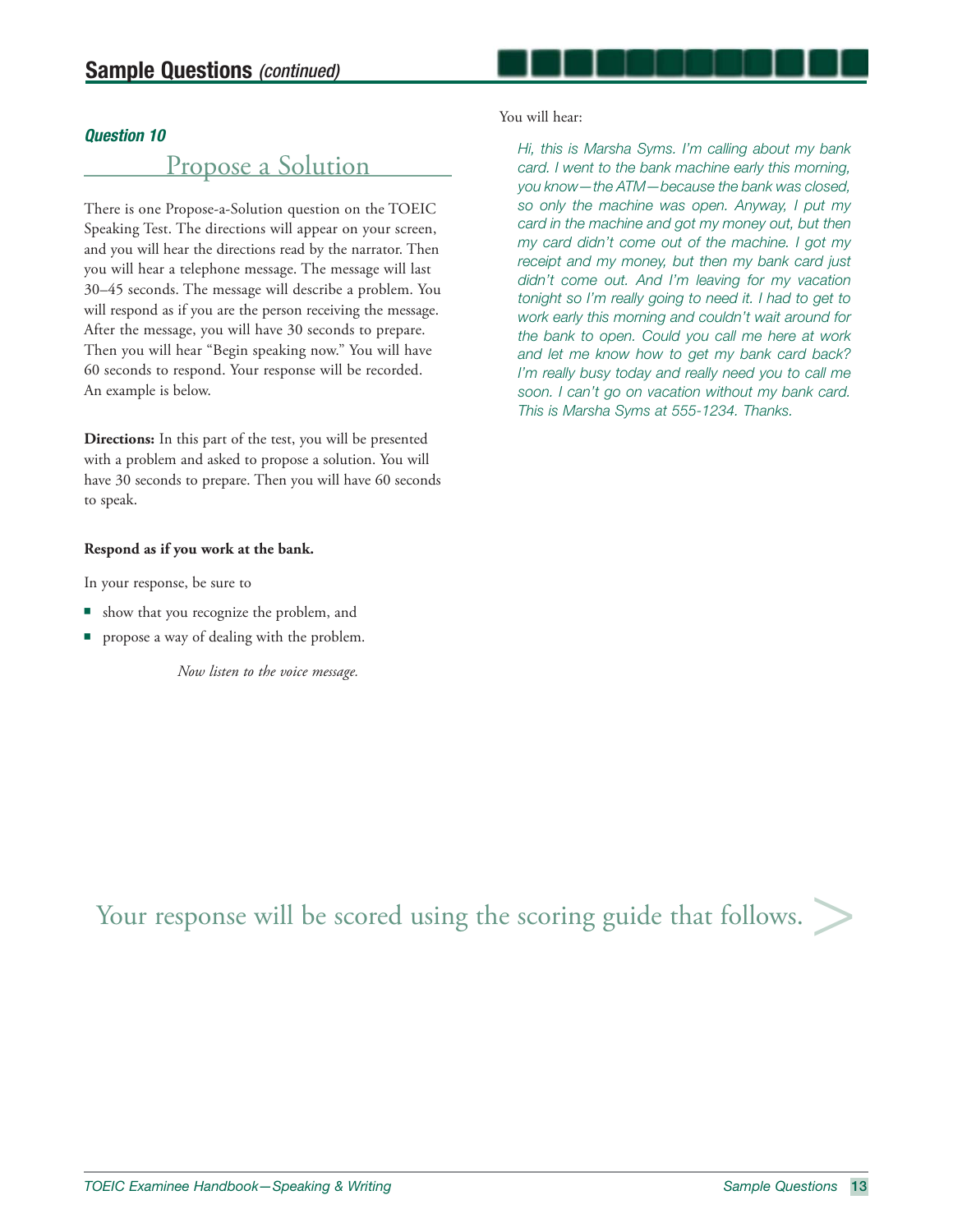# **Scoring Guide for Question 10**

| <b>SCORE</b>   | <b>RESPONSE DESCRIPTION</b>                                                                                                                                                                                                                                                                                                    |
|----------------|--------------------------------------------------------------------------------------------------------------------------------------------------------------------------------------------------------------------------------------------------------------------------------------------------------------------------------|
| 5              | The response successfully completes all parts of the task and is readily intelligible, coherent, and<br>sustained. It is characterized by ALL of the following:                                                                                                                                                                |
|                | The speaker plays the appropriate role and understands the relationship between the sender and the<br>receiver of the message.                                                                                                                                                                                                 |
|                | A clear understanding of the situation in the prompt and a relevant, detailed response to the situation is<br>present.                                                                                                                                                                                                         |
|                | • The speech is clear with a generally well-paced flow.                                                                                                                                                                                                                                                                        |
|                | Good control of basic and complex structures, as appropriate, is exhibited. Some minor errors may be<br>noticeable but they do not obscure meaning.                                                                                                                                                                            |
|                | The use of vocabulary is effective, with allowance for minor inaccuracy.                                                                                                                                                                                                                                                       |
| 4              | The response addresses all parts of the task appropriately, but may fall short of being fully<br>developed. It is generally intelligible, sustained, and coherent, with some minor lapses.                                                                                                                                     |
|                | The speaker plays the appropriate role and understands the relationship between the sender and the<br>receiver of the message.                                                                                                                                                                                                 |
|                | The response is sustained and conveys the minimum relevant information required by the situation in<br>the prompt.                                                                                                                                                                                                             |
|                | • Minor difficulties with pronunciation, intonation, or pacing are noticeable and may require listener effort<br>at times although overall intelligibility is not significantly affected.                                                                                                                                      |
|                | The response demonstrates fairly automatic and effective use of grammar but may be somewhat<br>limited in the range of structures used.                                                                                                                                                                                        |
|                | The use of vocabulary is fairly effective. Some vocabulary may be inaccurate or imprecise.                                                                                                                                                                                                                                     |
| 3              | The response attempts to address the task, but does not successfully complete all parts of<br>the task. It contains mostly intelligible speech, although problems with delivery and/or overall<br>coherence may occur.<br>The speaker may neglect the role-playing aspect of the task or misrepresent the relationship between |
|                | the sender and the receiver of the message.                                                                                                                                                                                                                                                                                    |
|                | The response conveys some relevant information, but is clearly incomplete or inaccurate or the<br>response is based on a misunderstanding of the task or content of the stimulus.                                                                                                                                              |
|                | The speech is basically intelligible, though listener effort may be needed because of unclear articulation,<br>awkward intonation, or choppy rhythm/pace.                                                                                                                                                                      |
|                | The response demonstrates limited control of grammar.                                                                                                                                                                                                                                                                          |
|                | ■ The use of vocabulary is limited.                                                                                                                                                                                                                                                                                            |
| $\overline{2}$ | The response includes very little relevant content and/or speech is mostly unintelligible or<br>inconerent.                                                                                                                                                                                                                    |
|                | The content may be limited because of the following:                                                                                                                                                                                                                                                                           |
|                | There are lengthy, socially inappropriate pauses.                                                                                                                                                                                                                                                                              |
|                | The response is only tangentially related to the stimulus and tasks.                                                                                                                                                                                                                                                           |
|                | The speech may be mostly unintelligible because of the following:                                                                                                                                                                                                                                                              |
|                | The delivery is labored and requires considerable listener effort.<br>ш                                                                                                                                                                                                                                                        |
|                | There is very limited control of grammar.                                                                                                                                                                                                                                                                                      |
|                | The use of vocabulary is severely limited or inexact.                                                                                                                                                                                                                                                                          |
| 1              | The response may be completely unintelligible OR                                                                                                                                                                                                                                                                               |
|                | the response may consist of isolated words or phrases, or mixtures of the first language and<br>English OR                                                                                                                                                                                                                     |
|                | the response may be vague and general, and show no interaction with the prompt.                                                                                                                                                                                                                                                |
| 0              | No response OR no English in the response OR the response is completely unrelated to the test.                                                                                                                                                                                                                                 |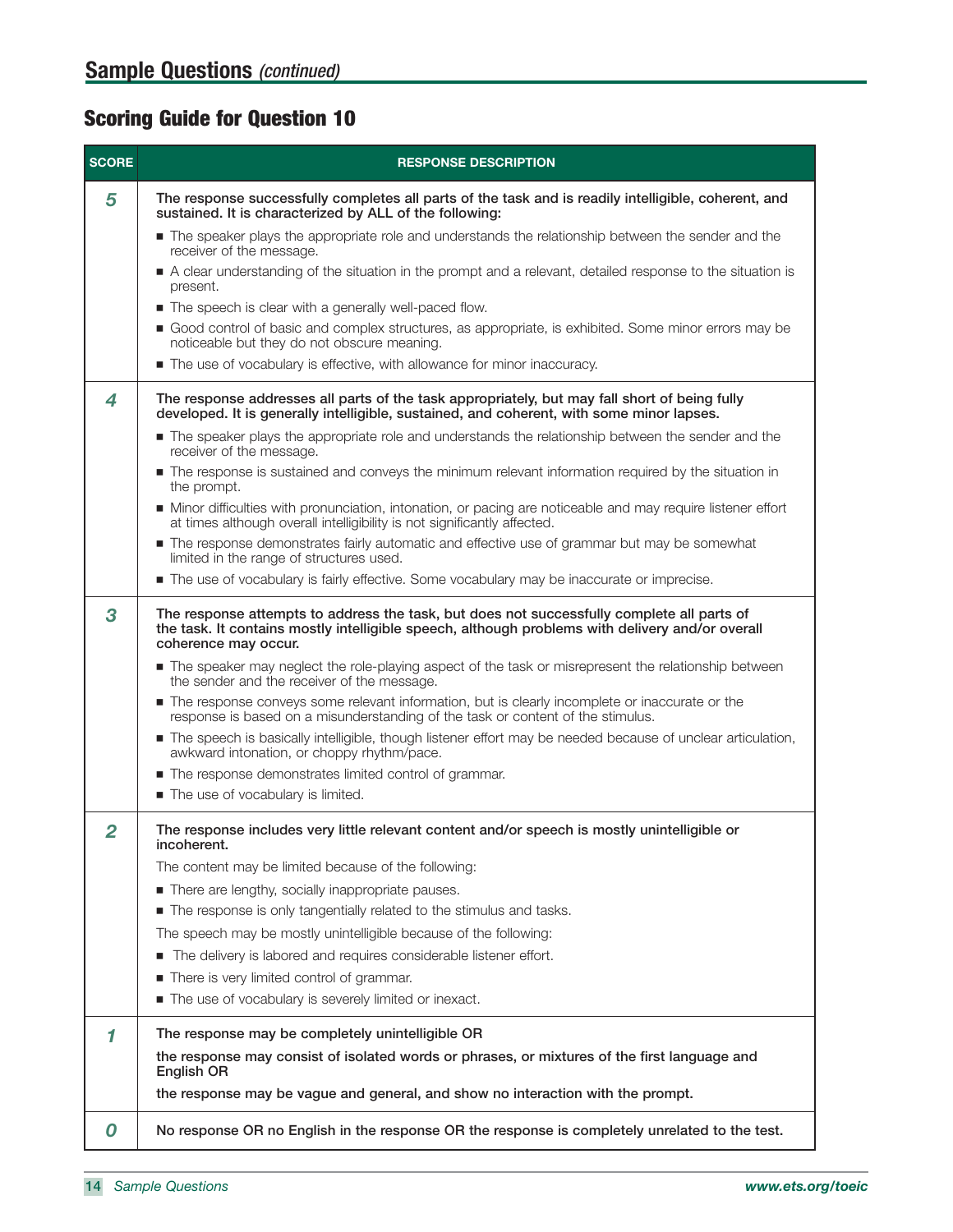### *Question 11*

# Express an Opinion

There is one Express-an-Opinion question on the TOEIC Speaking Test. The directions will appear on your screen, and you will hear the directions read by the narrator. After the directions a question will appear on your screen, and you will hear the question read by the narrator. After the narrator reads the question, you will have 15 seconds to think about your answer. Then you will hear "Begin speaking now." You will have 60 seconds to respond. An example is below.

**Directions:** In this part of the test, you will give your opinion about a specific topic. Be sure to say as much as you can in the time allowed. You will have 15 seconds to prepare. Then you will have 60 seconds to speak.

#### **Question:**

(Narrator): Some people prefer to take a job that does not pay well but does provide a lot of time off from work. What is your opinion about taking a job with a low salary that has a lot of vacation time? Give reasons for your opinion.

Your response will be scored using the scoring guide that follows.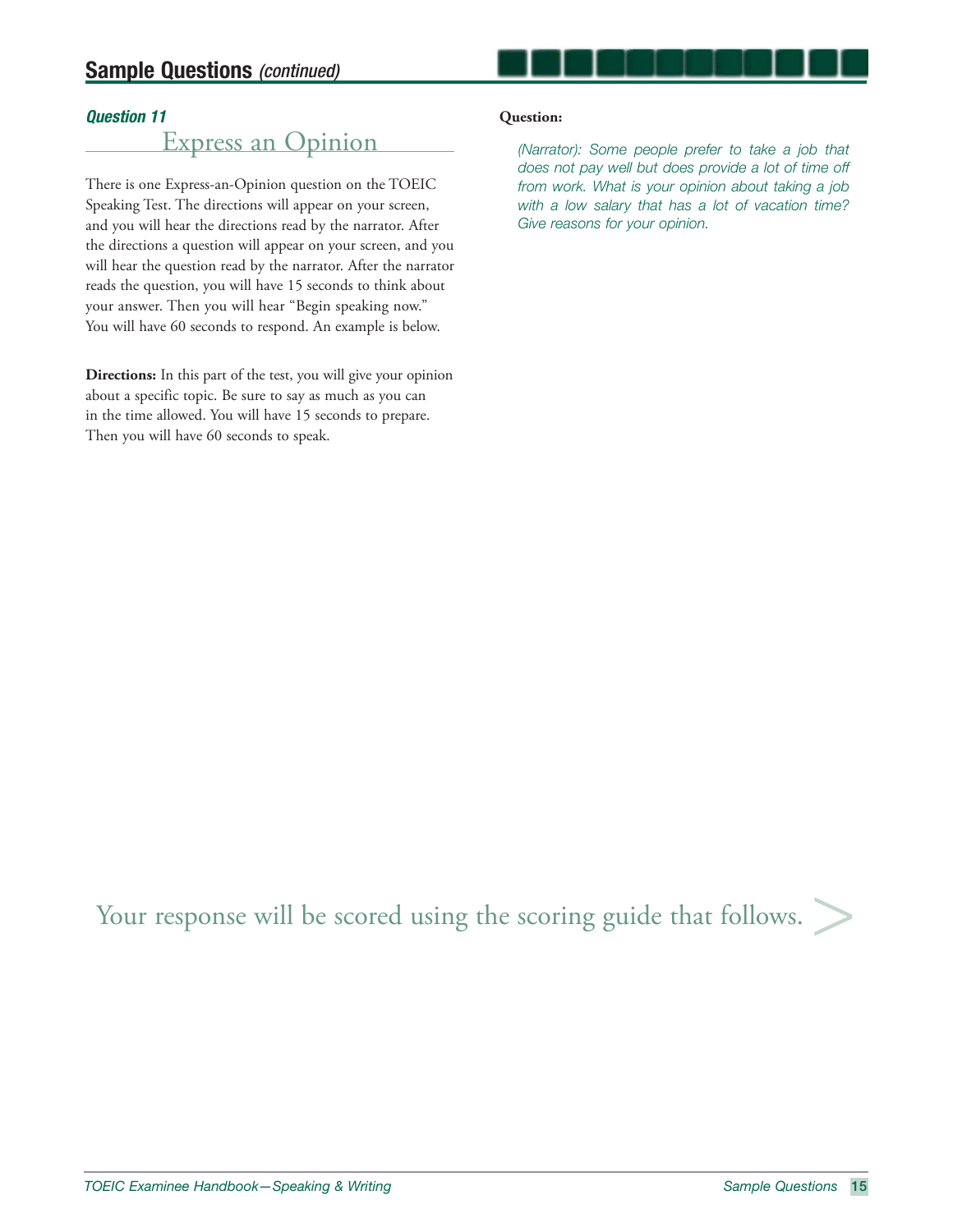# **Scoring Guide for Question 11**

| <b>SCORE</b>   | <b>RESPONSE DESCRIPTION</b>                                                                                                                                                                                                  |  |  |
|----------------|------------------------------------------------------------------------------------------------------------------------------------------------------------------------------------------------------------------------------|--|--|
| 5              | The response clearly indicates the speaker's choice or opinion, and support of the choice or<br>opinion is readily intelligible, sustained, and coherent. The response is characterized by ALL of the<br>following:          |  |  |
|                | The speaker's choice or opinion is supported with reason(s), details, arguments, or exemplifications;<br>relationships between ideas are clear.                                                                              |  |  |
|                | The speech is clear with generally well-paced flow. It may include minor lapses or minor difficulties with<br>pronunciation or intonation patterns that do not affect overall intelligibility.                               |  |  |
|                | Good control of basic and complex structures, as appropriate, is exhibited. Some minor errors may be<br>noticeable but they do not obscure meaning.                                                                          |  |  |
|                | The use of vocabulary is effective, with allowance for occasional minor inaccuracy.                                                                                                                                          |  |  |
| 4              | The response clearly indicates the speaker's choice or opinion and adequately supports or<br>develops the choice or opinion.                                                                                                 |  |  |
|                | The response explains the reason(s) for the speaker's choice or opinion, although the explanation may<br>not be fully developed; relationships between ideas are mostly clear, with occasional lapses.                       |  |  |
|                | • Minor difficulties with pronunciation, intonation, or pacing are noticeable and may require listener effort<br>at times, although overall intelligibility is not significantly affected.                                   |  |  |
|                | The response demonstrates fairly automatic and effective use of grammar but may be somewhat<br>limited in the range of structures used.                                                                                      |  |  |
|                | The use of vocabulary is fairly effective. Some vocabulary may be inaccurate or imprecise.                                                                                                                                   |  |  |
| 3              | The response expresses a choice, preference, or opinion, but development and support of the<br>choice or opinion is limited.                                                                                                 |  |  |
|                | The response provides at least one reason supporting the choice, preference, or opinion. However,<br>it provides little or no elaboration of the reason, repeats itself with no new information, is vague, or is<br>unclear. |  |  |
|                | The speech is basically intelligible, though listener effort may be needed because of unclear articulation,<br>awkward intonation, or choppy rhythm/pace; meaning may be obscured in places.                                 |  |  |
|                | The response demonstrates limited control of grammar; for the most part, only basic sentence<br>structures are used successfully.                                                                                            |  |  |
|                | The use of vocabulary is limited.                                                                                                                                                                                            |  |  |
| $\overline{2}$ | The response states a choice, preference, or opinion relevant to the prompt, but support for the<br>choice, preference, or opinion is missing, unintelligible, or incoherent.                                                |  |  |
|                | ■ Consistent difficulties with pronunciation, stress, and intonation cause considerable listener effort;<br>delivery is choppy, fragmented, or telegraphic; there may be long pauses and frequent hesitations.               |  |  |
|                | Control of grammar severely limits expression of ideas and clarity of connections among ideas.                                                                                                                               |  |  |
|                | The use of vocabulary is severely limited or highly repetitious.                                                                                                                                                             |  |  |
| 1              | The response is limited to reading the prompt or the directions aloud OR                                                                                                                                                     |  |  |
|                | the response fails to state an intelligible choice, preference, or opinion as required by the prompt OR                                                                                                                      |  |  |
|                | the response consists of isolated words or phrases, or mixtures of the first language and English.                                                                                                                           |  |  |
| 0              | No response OR no English in the response OR the response is completely unrelated to the test.                                                                                                                               |  |  |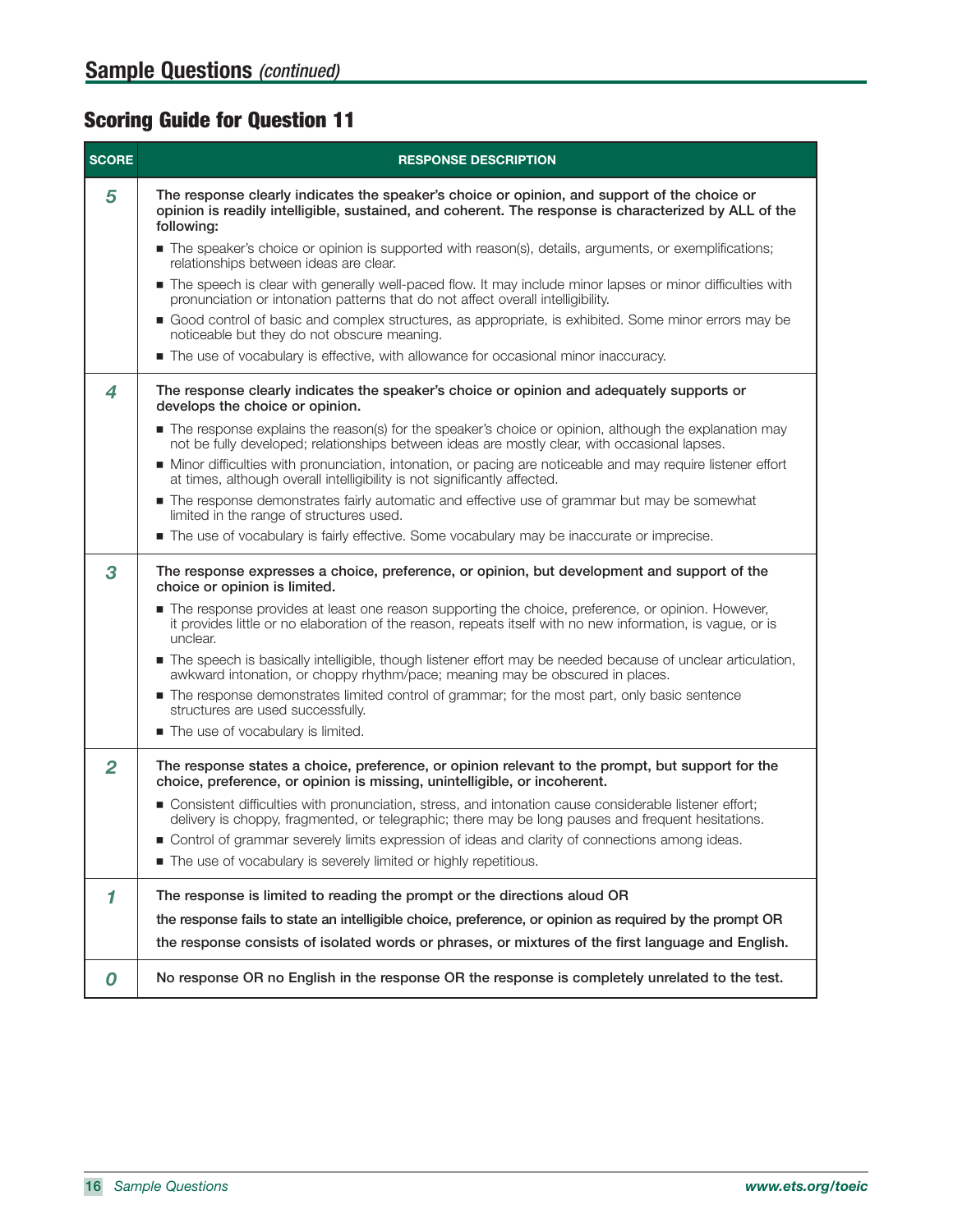# **Sample Writing Test**

### **Writing Test Directions**

This is the TOEIC Writing Test. This test includes eight questions that measure different aspects of your writing ability. The test lasts approximately one hour.

| <b>QUESTION</b><br><b>TASK</b> |                                        | <b>EVALUATION</b><br><b>CRITERIA</b>                                                                                                                 |
|--------------------------------|----------------------------------------|------------------------------------------------------------------------------------------------------------------------------------------------------|
| 1–5                            | Write a sentence<br>based on a picture | $\blacksquare$ Grammar<br>$\blacksquare$ Relevance of the<br>sentences to the<br>pictures                                                            |
| $6 - 7$                        | Respond to a written<br>request        | ■ Quality and variety<br>of your sentences<br>■ Vocabulary<br>■ Organization                                                                         |
| 8                              | Write an opinion<br>essay              | $\blacksquare$ Whether the<br>opinion is<br>supported with<br>reasons and/or<br>examples<br>$\blacksquare$ Grammar<br>■ Vocabulary<br>■ Organization |

For each type of question, you will be given specific directions, including the time allowed for writing.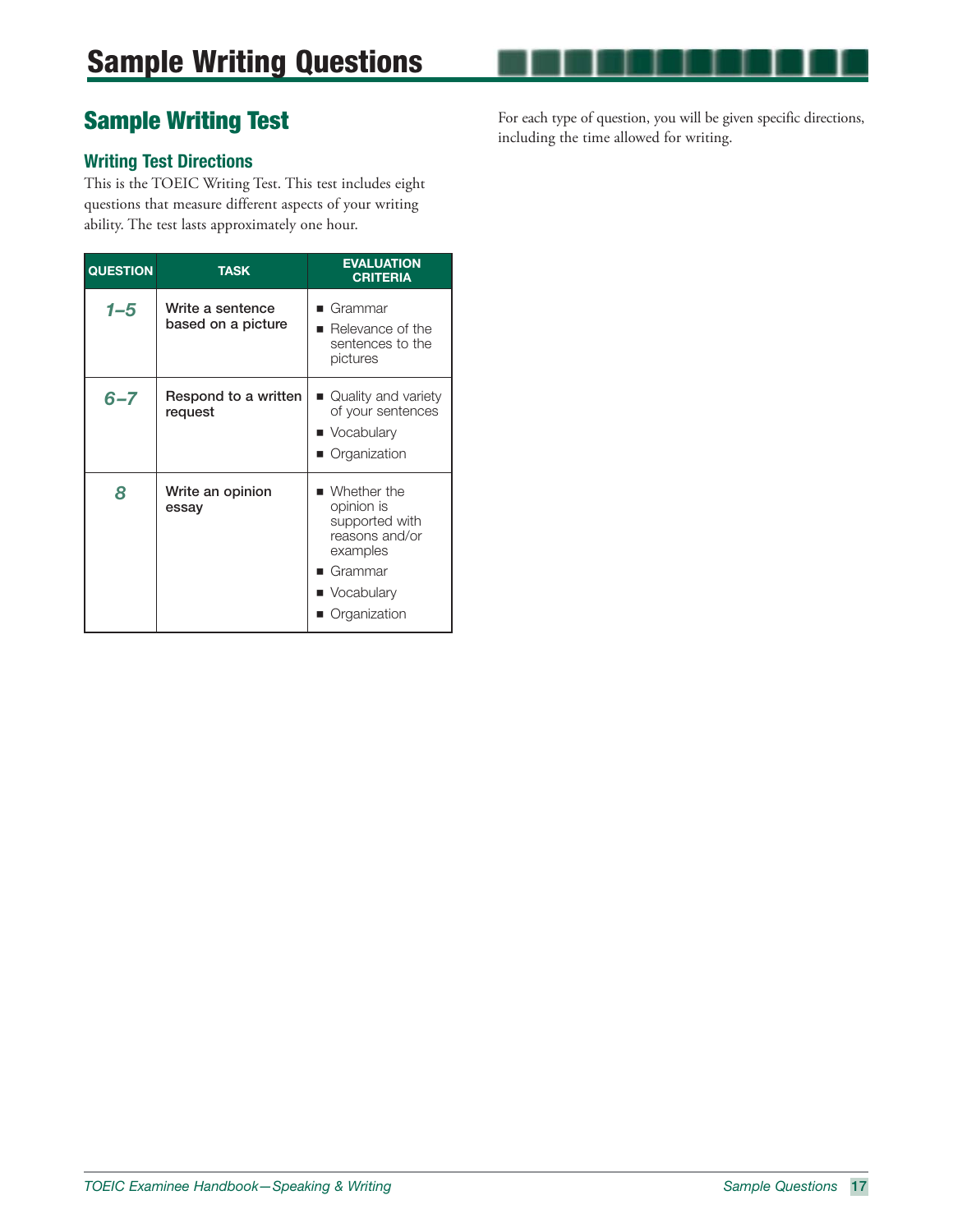#### *Questions 1–5*

# Write a Sentence Based on a Picture

Questions 1–5 of the TOEIC Writing Test are all the same question type. Each question presents a picture on your screen. Below the picture are two words. You will use the two words in one sentence to describe the picture. You may change the form of the words to fit the grammar of your sentence, but you must use some form of both words in one sentence. You will have 8 minutes to complete all 5 questions. An example is below.

**Directions:** In this part of the test, you will write ONE sentence that is based on a picture. With each picture you will be given TWO words or phrases that you must use in your sentence. You can change the forms of the words and you can use the words in any order.

Your sentences will be scored on

- the appropriate use of grammar and
- the relevance of the sentence to the picture.

In this part, you can move to the next question by clicking on **Next**. If you want to return to a previous question, click on **Back**. You will have 8 minutes to complete this part of the test.



airport terminal / so

Your responses will be scored using the scoring guide below.

# **Scoring Guide for Questions 1–5**

| <b>SCORE</b> | <b>RESPONSE DESCRIPTION</b>                                                                                                                                                                                                                                                                             |
|--------------|---------------------------------------------------------------------------------------------------------------------------------------------------------------------------------------------------------------------------------------------------------------------------------------------------------|
| 3            | The response consists of ONE sentence that:<br>has no grammatical errors,<br>contains forms of both key words used<br>appropriately, AND<br>■ is consistent with the picture.                                                                                                                           |
| 2            | The response consists of one or more<br>sentences that:<br>have one or more grammatical errors that do<br>not obscure the meaning.<br>contain BOTH key words, (but they may not<br>be in the same sentence and the form of the<br>word(s) may not be accurate), AND<br>are consistent with the picture. |
| 1<br>Ω       | The response:<br>• has errors that interfere with meaning,<br>■ omits one or both key words, OR<br>$\blacksquare$ is not consistent with the picture.<br>The response is blank, written in a foreign<br>language, or consists of keystroke                                                              |
|              | characters.                                                                                                                                                                                                                                                                                             |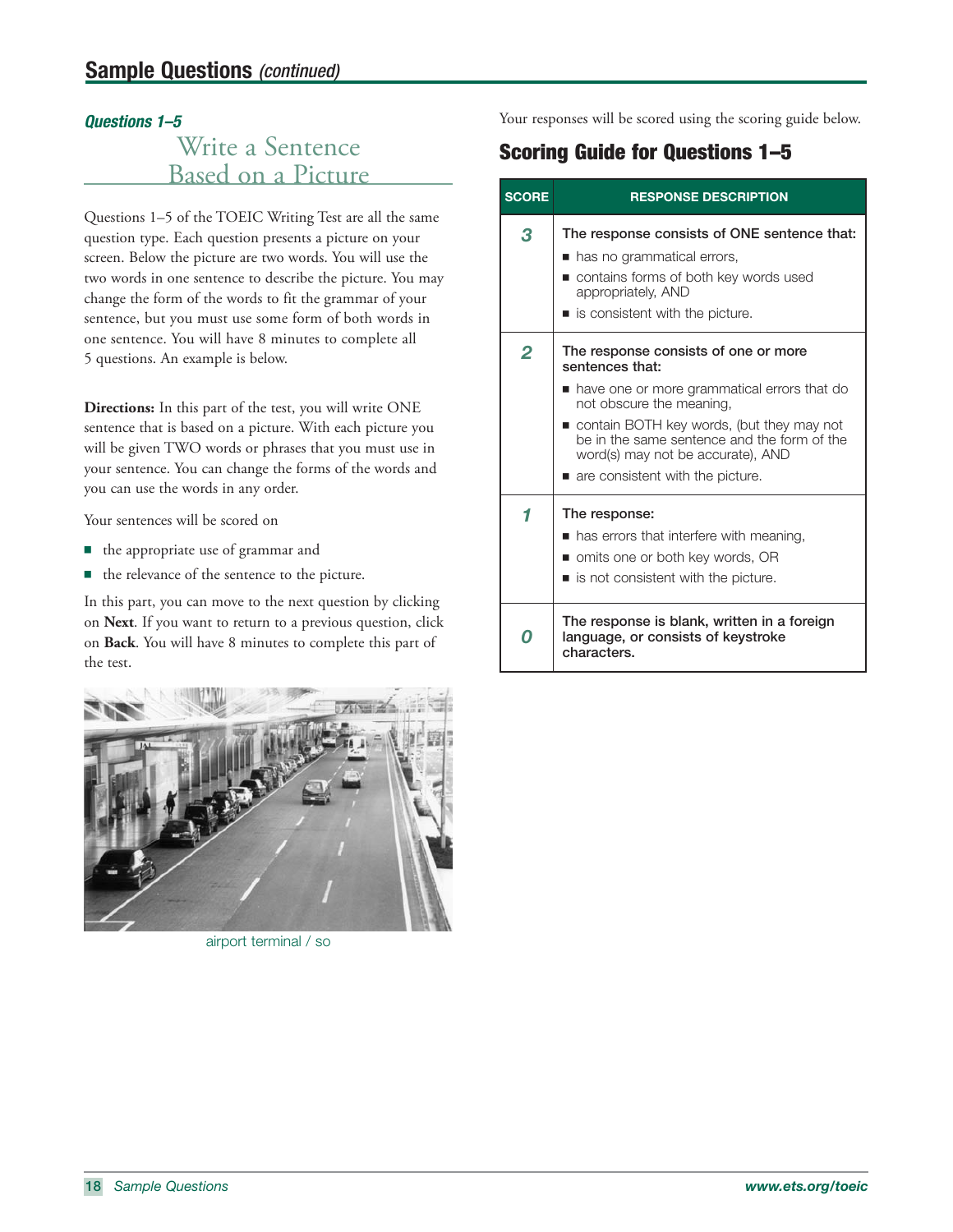# **Sample Questions (continued)**

# *Questions 6–7*

# Respond to a Written Request

There are two Respond-to-a-Written-Request questions on the TOEIC Writing Test. In each question, an e-mail message will appear on your screen. The directions will say "Read the e-mail." Below the e-mail will be further directions that will tell you what must be included in your response. You will have 10 minutes to read the e-mail and respond. Once you begin question 7, you cannot return to question 6. An example is below.

**Directions:** In this part of the test, you will show how well you can write a response to an e-mail.

Your response will be scored on

- the quality and variety of your sentences,
- vocabulary, and
- organization.

You will have 10 minutes to read and answer each e-mail.

**Directions:** Read the e-mail.

**From: Dale City Welcome Committee**

**To: New Dale City Residents**

**Subject: Welcome to your new home!**

**Sent: July 23, 4:32 P.M.**

Welcome! We would like to be the first to **welcome you to Dale City. We know that there are many things to do when you move, from**  finding your way around town to setting up your **utilities. Please contact us if you need any help at all.**

**Directions:** Respond to the e-mail. Respond as if you have recently moved to a new city. In your e-mail to the committee, make at least TWO requests for information.

Your response will be scored using the scoring guide that follows.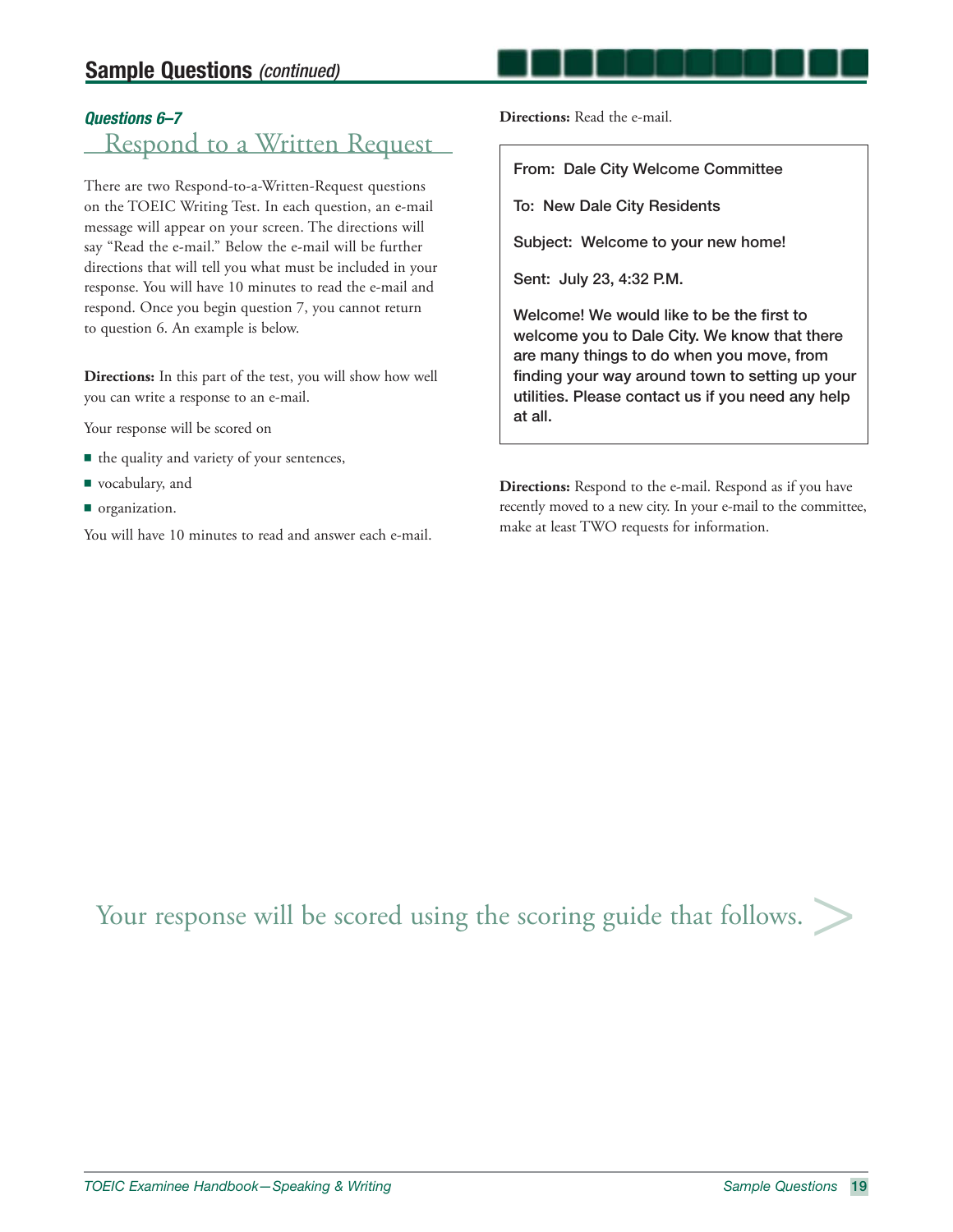# **Scoring Guide for Questions 6–7**

| <b>SCORE</b>   | <b>RESPONSE DESCRIPTION</b>                                                                                                                                                                                                                                      |
|----------------|------------------------------------------------------------------------------------------------------------------------------------------------------------------------------------------------------------------------------------------------------------------|
| 4              | The response effectively addresses all the tasks in the prompt using multiple sentences that clearly convey<br>the information, instructions, questions, etc., required by the prompt.                                                                           |
|                | The writer uses organizational logic or appropriate connecting words or both to create coherence among<br>sentences.                                                                                                                                             |
|                | • The tone and register of the response is appropriate for the intended audience.                                                                                                                                                                                |
|                | A few isolated errors in grammar or usage may be present, but they do not obscure the writer's meaning.                                                                                                                                                          |
| 3              | The response is mostly successful but falls short in addressing one of the tasks required by the prompt.                                                                                                                                                         |
|                | The writer omits, responds unsuccessfully, or responds incompletely to ONE of the required tasks.                                                                                                                                                                |
|                | The writer uses organizational logic or appropriate connecting words in at least part of the response.                                                                                                                                                           |
|                | • The writer shows some awareness of audience.                                                                                                                                                                                                                   |
|                | • Noticeable errors in grammar and usage may be present; ONE sentence may contain errors that obscure<br>meaning.                                                                                                                                                |
| $\overline{2}$ | The response is marked by several weaknesses.                                                                                                                                                                                                                    |
|                | The writer addresses only ONE of the required tasks or unsuccessfully or incompletely addresses TWO OR<br>THREE of the required tasks.                                                                                                                           |
|                | Connections between ideas may be missing or obscure.                                                                                                                                                                                                             |
|                | The writer may show little awareness of audience.                                                                                                                                                                                                                |
|                | Errors in grammar and usage may obscure meaning in MORE THAN ONE sentence.                                                                                                                                                                                       |
| 1              | The response is seriously flawed and conveys little or no information, instructions, questions, etc., required<br>by the prompt.                                                                                                                                 |
|                | The writer addresses NONE of the required tasks, although the response may include some content relevant to<br>stimulus.                                                                                                                                         |
|                | Connections between ideas are missing or obscure.                                                                                                                                                                                                                |
|                | The tone or register may be inappropriate for the audience.                                                                                                                                                                                                      |
|                | Frequent errors in grammar and usage obscure the writer's meaning most of the time.                                                                                                                                                                              |
| 0              | A response at this level merely copies words from the prompt or stimulus, rejects the topic or is otherwise<br>not connected to the topic, is written in a language other than English, consists of keystroke characters<br>that convey no meaning, or is blank. |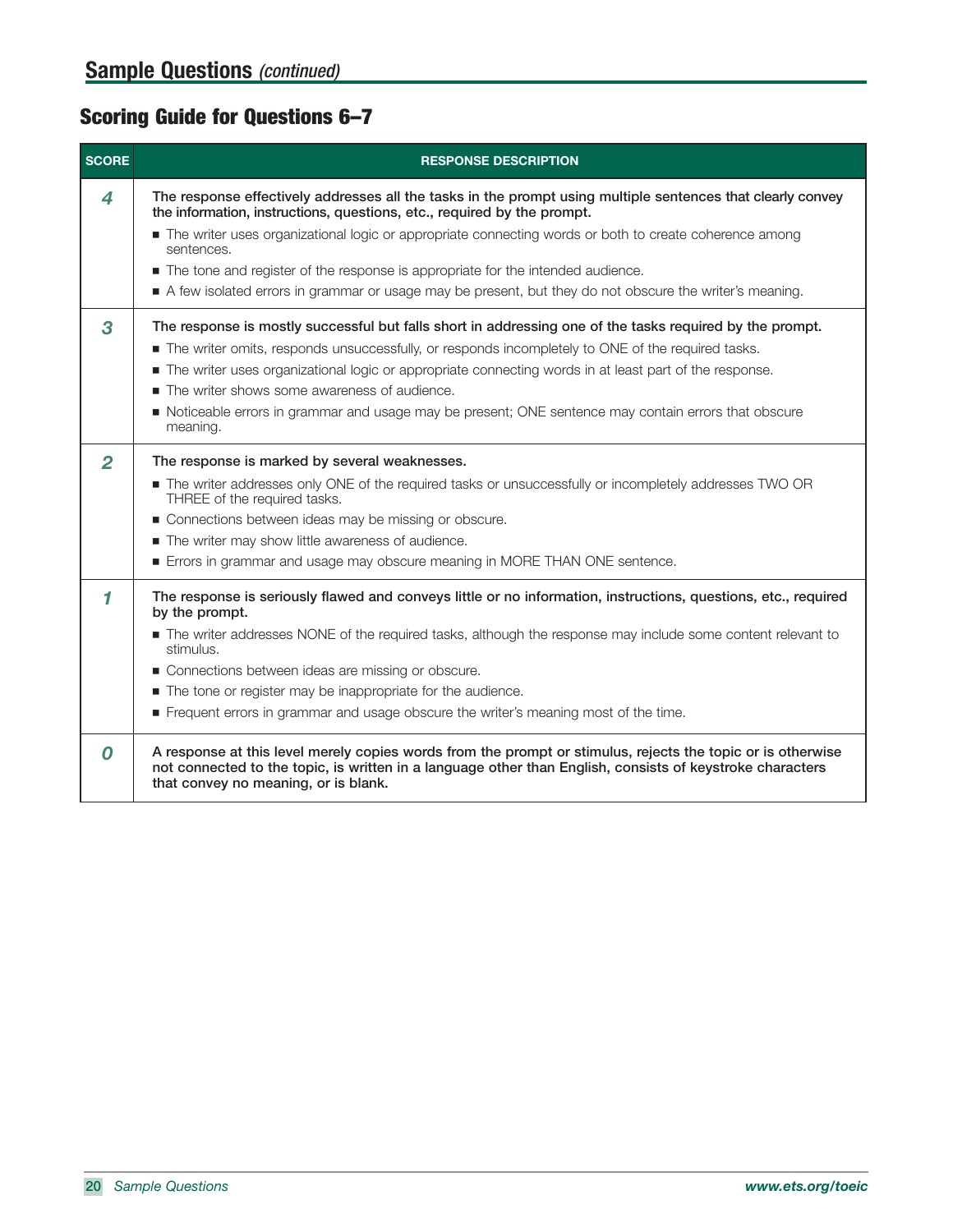# **Sample Questions (continued)**

#### *Question 8*

Write an Opinion Essay

There is one Write-an-Opinion-Essay question on the TOEIC Writing Test. The directions and essay question will appear on your screen. An example is below.

**Directions:** In this part of the test, you will write an essay in response to a question that asks you to state, explain, and support your opinion on an issue. Typically, an effective essay will contain a minimum of 300 words.

Your response will be scored on

- whether your opinion is supported with reasons and/or examples,
- grammar,
- vocabulary, and
- organization.

You will have 30 minutes to plan, write, and revise your essay.

**Question:** There are many ways to find a job: newspaper advertisements, Internet job search Web sites, and personal recommendations. What do you think is the best way to find a job? Give reasons or examples to support your opinion.

Your response will be scored using the scoring guide that follows.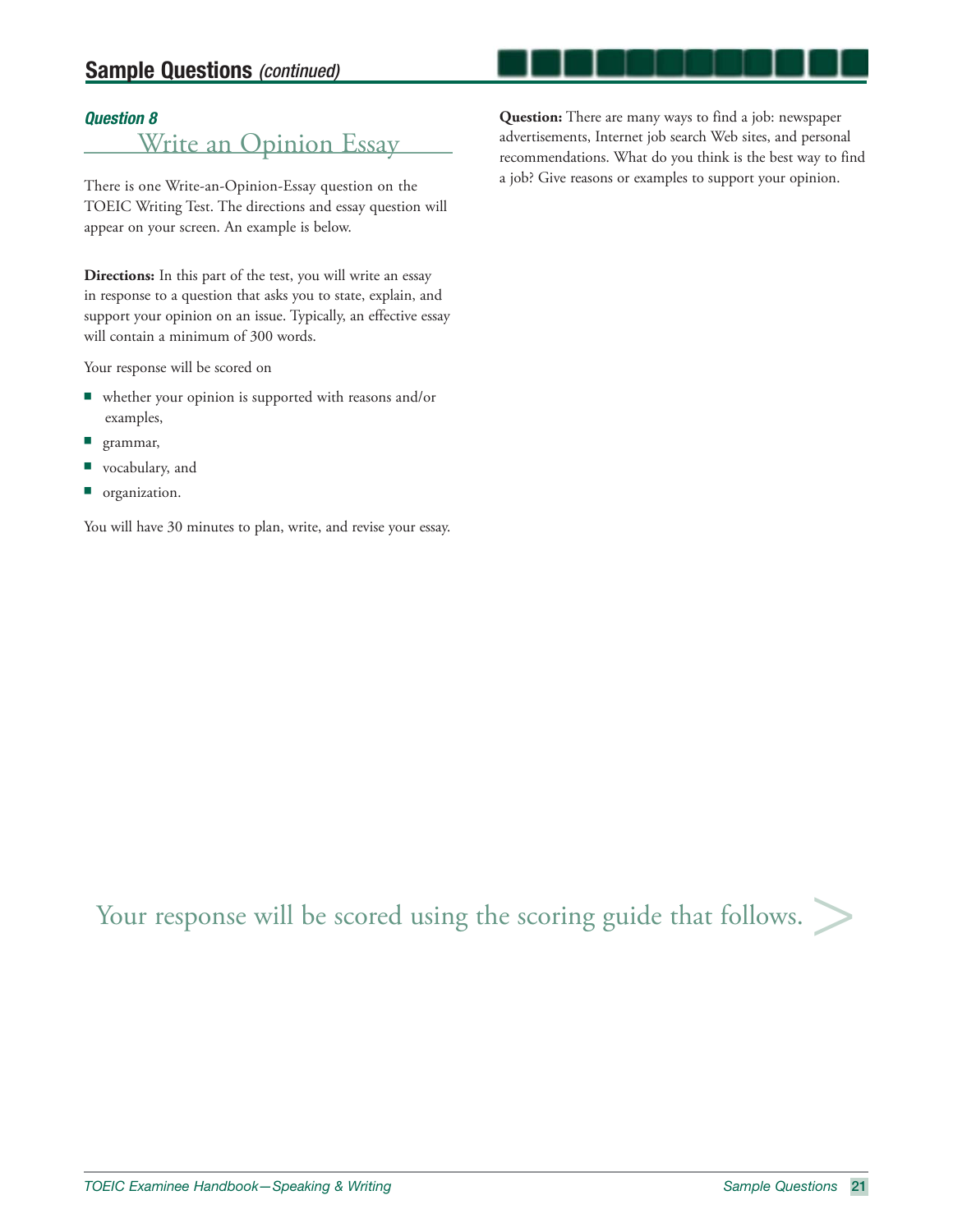# **Scoring Guide for Question 8**

| <b>SCORE</b> | <b>RESPONSE DESCRIPTION</b>                                                                                                                                                                                                                                        |
|--------------|--------------------------------------------------------------------------------------------------------------------------------------------------------------------------------------------------------------------------------------------------------------------|
| 5            | A response at this level largely accomplishes all of the following:                                                                                                                                                                                                |
|              | It effectively addresses the topic and task.                                                                                                                                                                                                                       |
|              | It is well organized and well developed, using clearly appropriate explanations, exemplifications, and/or details.                                                                                                                                                 |
|              | It displays unity, progression, and coherence.                                                                                                                                                                                                                     |
|              | It displays consistent facility in the use of language, demonstrating syntactic variety, appropriate word choice,<br>and idiomaticity, though it may have minor lexical or grammatical errors.                                                                     |
| 4            | A response at this level largely accomplishes all of the following:                                                                                                                                                                                                |
|              | It addresses the topic and task well, though some points may not be fully elaborated.                                                                                                                                                                              |
|              | It is generally well organized and well developed, using appropriate and sufficient explanations, exemplifications,<br>and/or details.                                                                                                                             |
|              | ■ Displays unity, progression, and coherence, though it may contain occasional redundancy, digression, or unclear<br>connections.                                                                                                                                  |
|              | Displays facility in the use of language, demonstrating syntactic variety and range of vocabulary, though it will<br>probably have occasional noticeable minor errors in structure, word form, or use of idiomatic language that do<br>not interfere with meaning. |
| 3            | A response at this level is marked by one or more of the following:                                                                                                                                                                                                |
|              | It addresses the topic and task using somewhat developed explanations, exemplifications, and/or details.                                                                                                                                                           |
|              | It displays unity, progression, and coherence, though connection of ideas may be occasionally obscured.                                                                                                                                                            |
|              | It may demonstrate inconsistent facility in sentence formation and word choice that may result in lack of clarity<br>and occasionally obscure meaning.                                                                                                             |
|              | It may display accurate but limited range of syntactic structures and vocabulary.                                                                                                                                                                                  |
| 2            | A response at this level may reveal one or more of the following weaknesses:                                                                                                                                                                                       |
|              | Limited development in response to the topic and task.                                                                                                                                                                                                             |
|              | Inadequate organization or connection of ideas.                                                                                                                                                                                                                    |
|              | Inappropriate or insufficient exemplifications, explanations, or details to support or illustrate generalizations in<br>response to the task.                                                                                                                      |
|              | A noticeably inappropriate choice of words or word forms.                                                                                                                                                                                                          |
|              | An accumulation of errors in sentence structure and/or usage.                                                                                                                                                                                                      |
| 1            | A response at this level is seriously flawed by one or more of the following weaknesses:                                                                                                                                                                           |
|              | Serious disorganization or underdevelopment.                                                                                                                                                                                                                       |
|              | • Little or no detail, irrelevant specifics, or questionable responsiveness to the task.                                                                                                                                                                           |
|              | Serious and frequent errors in sentence structure or usage.                                                                                                                                                                                                        |
| 0            | A response at this level merely copies words from the prompt, rejects the topic or is otherwise not<br>connected to the topic, is written in a language other than English, consists of keystroke characters that<br>convey no meaning, or is blank.               |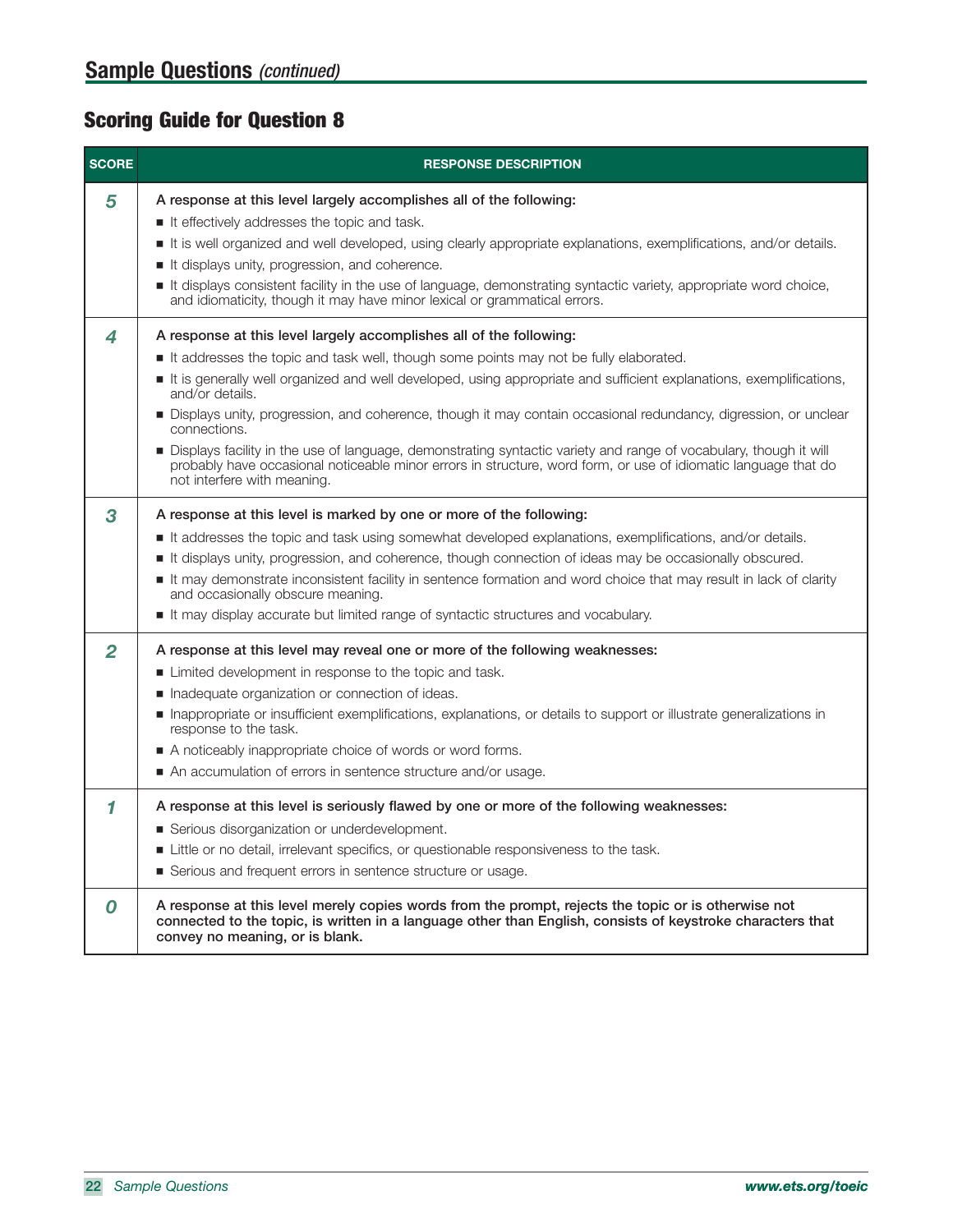# **TOEIC Speaking and Writing Test Scores**

ETS and its ETS Preferred Associate have taken steps to ensure, to the extent possible, that tests and test scores are fair for all test takers, regardless of gender, age, nationality, and test taker industry background.

# **Information Reported on the Score Certificate**

A Speaking Test score and a Writing Test score will be given separately. Each is reported on a scale of 0 to 200. In addition to scaled scores, test takers will receive an indicator of general skills and abilities in Speaking or Writing. The Speaking Test offers 8 proficiency levels; the Writing Test offers 9 proficiency levels.

# **Scaled Scores**

The scaled score indicates your overall performance on each of the tests. The scaled score for each of the tests can range from 0 to 200 in increments of 10. Your scores indicate the general proficiency in speaking and writing that you have demonstrated by your performance on the tests.

# **Proficiency Levels**

There are 8 proficiency levels for the Speaking Test and 9 proficiency levels for the Writing Test. The proficiency levels correspond to a scaled score range and describe the types of general skills and proficiencies in spoken or written English that are common for most people who have achieved a score similar to yours. The descriptor associated with the level that you have achieved will help you understand the strengths and weaknesses of your ability to speak or write in English.

| <b>SPEAKING</b><br><b>Scaled Score</b> | <b>SPEAKING</b><br><b>Proficiency Level</b> |
|----------------------------------------|---------------------------------------------|
| $0 - 30$                               |                                             |
| $40 - 50$                              | $\overline{2}$                              |
| $60 - 70$                              | 3                                           |
| $80 - 100$                             | 4                                           |
| $110 - 120$                            | 5                                           |
| $130 - 150$                            | 6                                           |
| 160-180                                | 7                                           |
| $190 - 200$                            | 8                                           |

| <b>WRITING</b><br><b>Scaled Score</b> | <b>WRITING</b><br><b>Proficiency Level</b> |
|---------------------------------------|--------------------------------------------|
| $0 - 30$                              | 1                                          |
| 40                                    | $\overline{2}$                             |
| $50 - 60$                             | 3                                          |
| $70 - 80$                             | 4                                          |
| $90 - 100$                            | 5                                          |
| $110 - 130$                           | 6                                          |
| $140 - 160$                           | 7                                          |
| 170-190                               | 8                                          |
| 200                                   | 9                                          |

# **Rating of Speaking and Writing Responses**

### **Speaking**

The Speaking test responses are digitally recorded and sent to ETS's Online Scoring Network where they are scored by certified ETS raters. The Speaking test includes six different task types. The first four task types (Questions 1–9) are rated on a scale of 0 to 3 and the last two task types (Questions 10–11) are rated on a scale of 0 to 5. The sum of all ratings is converted to a scaled score of 0 to 200.

| <b>QUESTION</b> | <b>TASK</b>                                                 | <b>EVALUATION</b><br><b>CRITERIA</b>                                                             | <b>SCORE</b><br><b>SCALE</b> |
|-----------------|-------------------------------------------------------------|--------------------------------------------------------------------------------------------------|------------------------------|
| $1 - 2$         | Read a text<br>aloud                                        | • Pronunciation<br>Intonation and<br>stress                                                      | $0 - 3$                      |
| 3               | Describe a<br>picture                                       | All of the above, plus<br>$\blacksquare$ Grammar<br>• Vocabulary<br>■ Cohesion                   | 0–3                          |
| $4 - 6$         | Respond to<br>questions                                     | All of the above, plus<br>$\blacksquare$ Relevance of<br>content<br>■ Completeness of<br>content | 0–3                          |
| $7 - 9$         | Respond to<br>questions<br>using<br>information<br>provided | All of the above                                                                                 | $0 - 3$                      |
| 10              | Propose a<br>solution                                       | All of the above                                                                                 | $0 - 5$                      |
| 11              | Express an<br>opinion                                       | All of the above                                                                                 | $0 - 5$                      |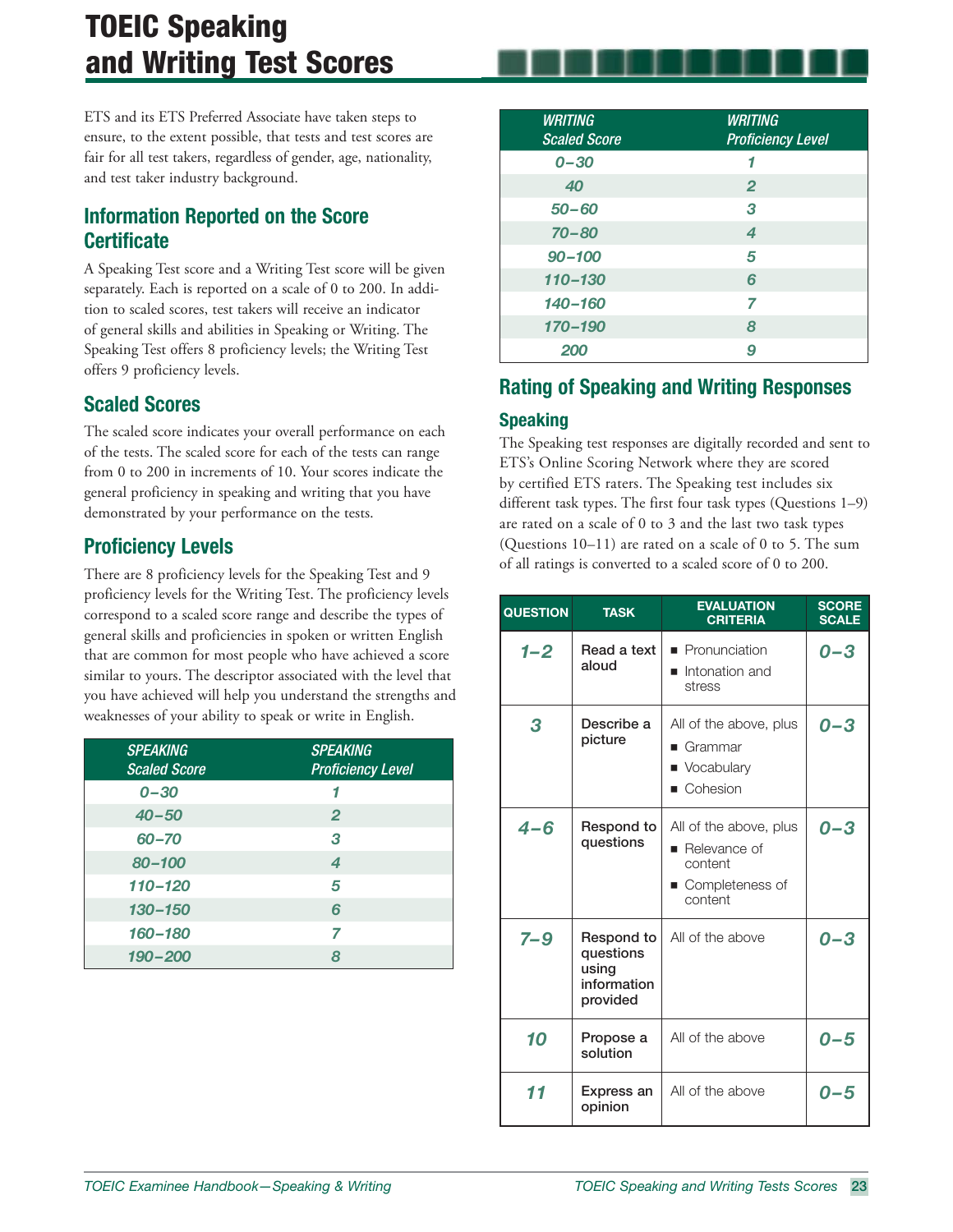#### **Writing**

The Writing test responses are also sent to ETS's Online Scoring Network and scored by certified ETS raters. The Writing test includes three different task types. The first task type (Questions 1–5) is rated on a scale of 0 to 3, the second task type (Questions 6–7) is rated on a scale of 0 to 4, and the last task type (Question 8) is rated on a scale of 0 to 5. The sum of all ratings is converted to a scaled score of 0 to 200.

| <b>QUESTION</b> | <b>TASK</b>                                  | <b>EVALUATION</b><br><b>CRITERIA</b>                                                                                    | <b>SCORE</b><br><b>SCALE</b> |
|-----------------|----------------------------------------------|-------------------------------------------------------------------------------------------------------------------------|------------------------------|
| $1 - 5$         | Write a<br>sentence<br>based on a<br>picture | $\blacksquare$ Grammar<br>Relevance of the<br>sentences to the<br>pictures                                              | 0–3                          |
| $6 - 7$         | Respond<br>to a written<br>request           | ■ Quality and variety<br>of your sentences<br>■ Vocabulary<br>■ Organization                                            | 0–4                          |
| 8               | Write an<br>opinion<br>essay                 | Whether your<br>opinion is<br>supported with<br>reasons and/or<br>examples<br>Grammar<br>■ Vocabulary<br>■ Organization | $0 - 5$                      |

# **Proficiency Level Descriptors: Speaking**

#### Level 8 Scale Score 190 –200

Typically, test takers at level 8 can create connected, sustained discourse appropriate to the typical workplace. When they express opinions or respond to complicated requests, their speech is highly intelligible. Their use of basic and complex grammar is good and their use of vocabulary is accurate and precise.

Test takers at level 8 can also use spoken language to answer questions and give basic information.

Their pronunciation and intonation and stress are at all times highly intelligible.

#### Level 7 Scale Score 160 –180

Typically, test takers at level 7 can create connected, sustained discourse appropriate to the typical workplace. They can express opinions or respond to complicated requests effectively. In extended responses, some of the following weaknesses may sometimes occur, but they do not interfere with the message:

- minor difficulties with pronunciation, intonation, or hesitation when creating language
- some errors when using complex grammatical structures ■ some imprecise vocabulary

Test takers at level 7 can also use spoken language to answer questions and give basic information.

When reading aloud, test takers at level 7 are highly intelligible.

#### Level 6 Scale Score 130 –150

Typically, test takers at level 6 are able to create a relevant response when asked to express an opinion or respond to a complicated request. However, at least part of the time, the reasons for, or explanations of, the opinion are unclear to a listener. This may be because of the following:

- unclear pronunciation or inappropriate intonation or stress when the speaker must create language
- mistakes in grammar
- a limited range of vocabulary

Most of the time, test takers at level 6 can answer questions and give basic information. However, sometimes their responses are difficult to understand or interpret.

When reading aloud, test takers at Level 6 are intelligible.

#### Level 5 Scale Score 110 –120

Typically, test takers at level 5 have limited success at expressing an opinion or responding to a complicated request. Responses include problems such as:

- language that is inaccurate, vague, or repetitive
- minimal or no awareness of audience
- long pauses and frequent hesitations
- limited expression of ideas and connections between ideas
- limited vocabulary

Most of the time, test takers at level 5 can answer questions and give basic information. However, sometimes their responses are difficult to understand or interpret.

When reading aloud, test takers at Level 5 are generally intelligible. However, when creating language, their pronunciation, intonation and stress may be inconsistent.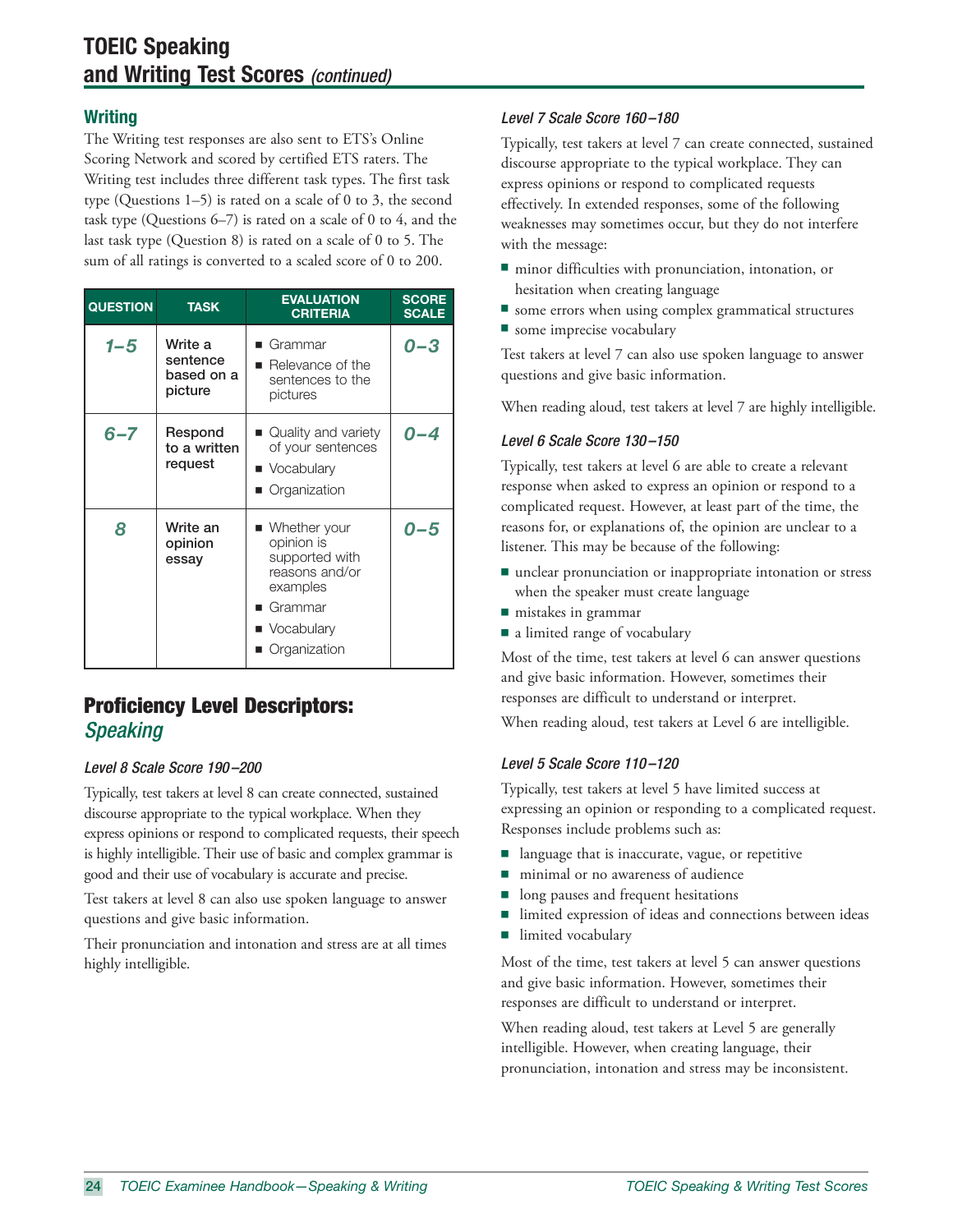# **TOEIC Speaking and Writing Test Scores** (continued)

#### Level 4 Scale Score 80 –100

Typically, test takers at level 4 are unsuccessful when attempting to explain an opinion or respond to a complicated request. The response may be limited to a single sentence or part of a sentence. Other problems may include:

- severely limited language use
- minimal or no audience awareness
- consistent pronunciation, stress, and intonation difficulties
- long pauses and frequent hesitations
- severely limited vocabulary

Most of the time, test takers at level 4 can not answer questions or give basic information.

When reading aloud, test takers at Level 4 vary in intelligibility. However, when they are creating language, speakers at level 4 usually have problems with pronunciation, and intonation and stress. For more information, check the "Read Aloud Pronunciation and Intonation and Stress ratings."

#### Level 3 Scale Score 60 –70

Typically, test takers at level 3 can, with some difficulty, state an opinion, but they can not support the opinion. Any response to a complicated request is severely limited.

Most of the time, test takers at level 3 can not answer questions and give basic information.

Typically, test takers at level 3 have insufficient vocabulary or grammar to create simple descriptions.

When reading aloud, speakers at level 3 may be difficult to understand. For more information, check the "Read Aloud Pronunciation and Intonation and Stress ratings."

#### Level 2 Scale Score 40 –50

Typically, test takers at level 2 can not state an opinion or support it. They either do not respond to complicated requests or the response is not at all relevant.

In routine social and occupational interactions such as answering questions and giving basic information, test takers at level 2 are difficult to understand.

When reading aloud, speakers at level 2 may be difficult to understand. For more information, check the "Read Aloud Pronunciation and Intonation and Stress ratings."

#### Level 1 Scale Score 0-30

Test takers at level 1 left a significant part of the TOEIC Speaking Test unanswered. Test takers at level 1 may not have the listening or reading skills in English necessary to understand the test directions or the content of the test questions.

#### **Pronunciation Levels**

#### Low

When reading aloud your pronunciation is not generally intelligible.

#### Medium

When reading aloud your pronunciation is generally intelligible with some lapses.

#### High

When reading aloud your pronunciation is highly intelligible.

#### **Intonation and Stress Levels**

(Intonation and Stress refer to your ability to use emphases, pauses, and rising and falling pitch to convey meaning to a listener.)

#### Low

When reading aloud your use of intonation and stress is generally not effective.

#### Medium

When reading aloud your use of intonation and stress is generally effective.

#### **High**

When reading aloud your use of intonation and stress is highly effective.

# **Proficiency Level Descriptors: Writing**

#### Level 9 Scale Score 200

Typically, test takers at level 9 can communicate straightforward information effectively and use reasons, examples, or explanations to support an opinion.

When using reasons, examples, or explanations to support an opinion, their writing is well-organized and welldeveloped. The use of English is natural, with a variety of sentence structures and appropriate word choice, and is grammatically accurate.

When giving straightforward information, asking questions, giving instructions, or making requests, their writing is clear, coherent, and effective.

#### Level 8 Scale score 170 –190

Typically, test takers at level 8 can communicate straightforward information effectively and use reasons, examples, or explanations to support an opinion.

When giving straightforward information, asking questions, giving instructions, or making requests, their writing is clear, coherent, and effective.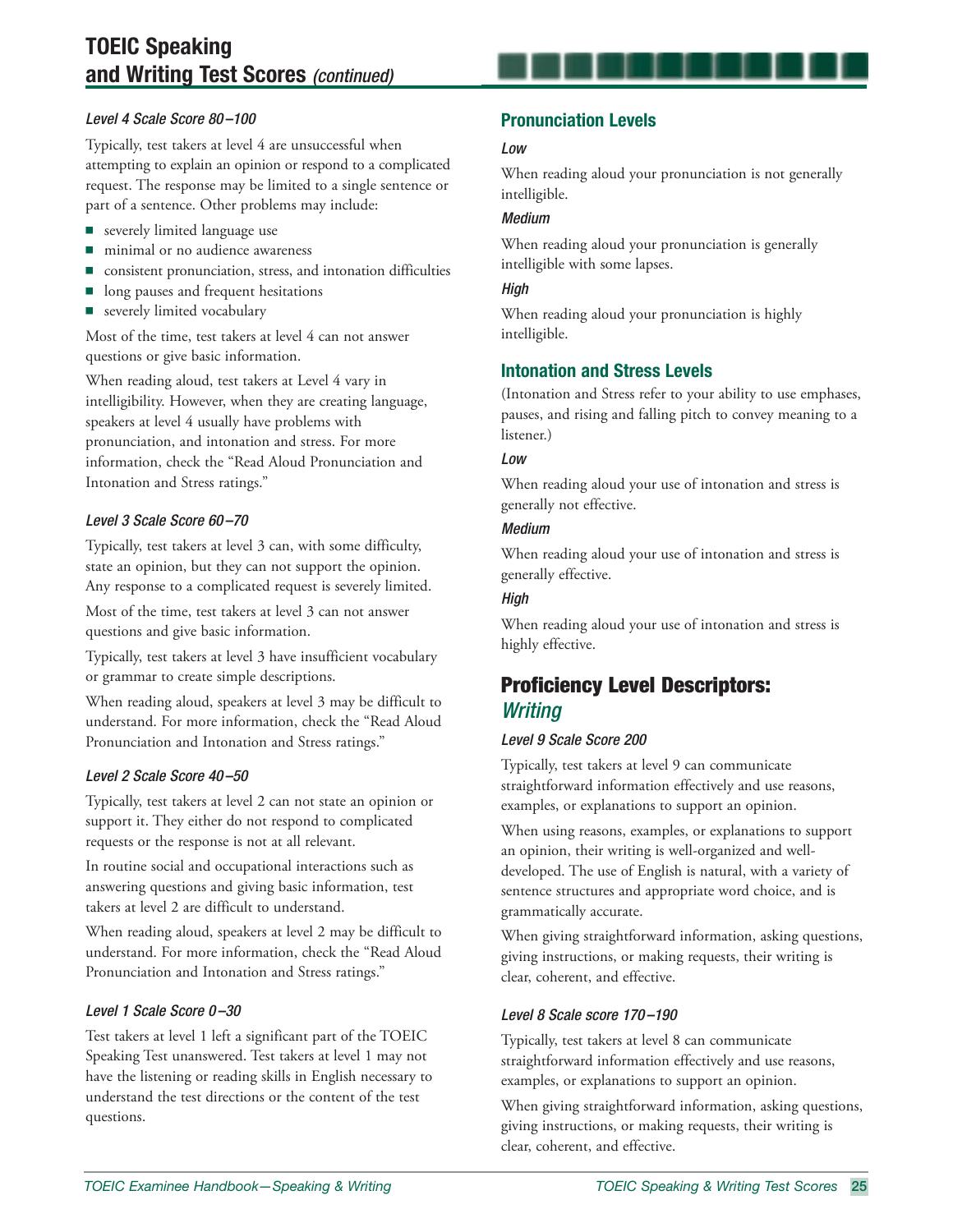When using reasons, examples, or explanations to support an opinion, their writing is generally good. It is generally well-organized and uses a variety of sentence structures and appropriate vocabulary. It may also include one of the following weaknesses:

- occasional unnecessary repetition of ideas or unclear connections between ideas
- noticeable minor grammatical mistakes or incorrect word choices

#### Level 7 Scale Score 140 –160

Typically, test takers at level 7 can effectively give straightforward information, ask questions, give instructions, or make requests but are only partially successful when using reasons, examples, or explanations to support an opinion.

When attempting to explain an opinion, their writing presents relevant ideas and some support. Typical weaknesses at this level include:

- not enough specific support and development for the main points
- unclear connections between the points that are made
- grammatical mistakes or incorrect word choices

When giving straightforward information, asking questions, giving instructions, or making requests, their writing is clear, coherent, and effective.

#### Level 6 Scale Score 110-130

Typically, test takers at level 6 are partially successful when giving straightforward information or supporting an opinion with reasons, examples, or explanations.

When giving straightforward information, asking questions, giving instructions, or making requests, the message omits important information or is partly unintelligible.

When attempting to explain an opinion, their writing presents relevant ideas and some support. Typical weaknesses at this level include:

- not providing enough specific support and development for the main points
- unclear connections between the points that are made
- grammatical mistakes or incorrect word choices

#### Level 5 Scale Score 90 –100

Typically, test takers at level 5 are at least partially successful when giving straightforward information. However, when supporting an opinion with reasons, examples, or explanations, they are mostly unsuccessful.

When giving straightforward information, asking questions, giving instructions, or making requests, the message omits important information or is partly unintelligible.

When attempting to explain an opinion, significant weaknesses that interfere with communication occur, such as:

- not providing enough examples, explanations, or details to support the opinion or they are inappropriate
- inadequate organization or connection of ideas
- limited development of ideas
- serious grammatical mistakes or incorrect word choices

#### Level 4 Scale Score 70-80

Typically, test takers at level 4 have some developing ability to express an opinion and to give straightforward information. However, communication is limited.

When attempting to explain an opinion, significant weaknesses that interfere with communication occur, such as:

- not providing enough examples, explanations, or details to support the opinion or they are inappropriate
- inadequate organization or connection of ideas
- limited development of ideas
- serious grammatical mistakes or incorrect word choices

When giving straightforward information, asking questions, giving instructions, or making requests, the responses do not successfully complete the task because of

- missing information
- missing or obscure connections between sentences and/or
- many grammatical mistakes or incorrect word choices

At level 4, test takers have some ability to produce grammatically correct sentences, but they are inconsistent.

#### Level 3 Scale Score 50 – 60

Typically, test takers at level 3 have limited ability to express an opinion and to give straightforward information.

When attempting to explain an opinion, the responses show one of the following serious flaws:

- serious disorganization or underdevelopment of ideas
- little or no detail or irrelevant specifics
- serious and frequent grammatical mistakes or incorrect word choices

When giving straightforward information, asking questions, giving instructions, or making requests, the responses do not successfully complete the task because of

- missing information
- missing or obscure connections between sentences and/or
- many grammatical mistakes or incorrect word choices

At level 3, test takers have some ability to produce grammatically correct sentences, but they are inconsistent.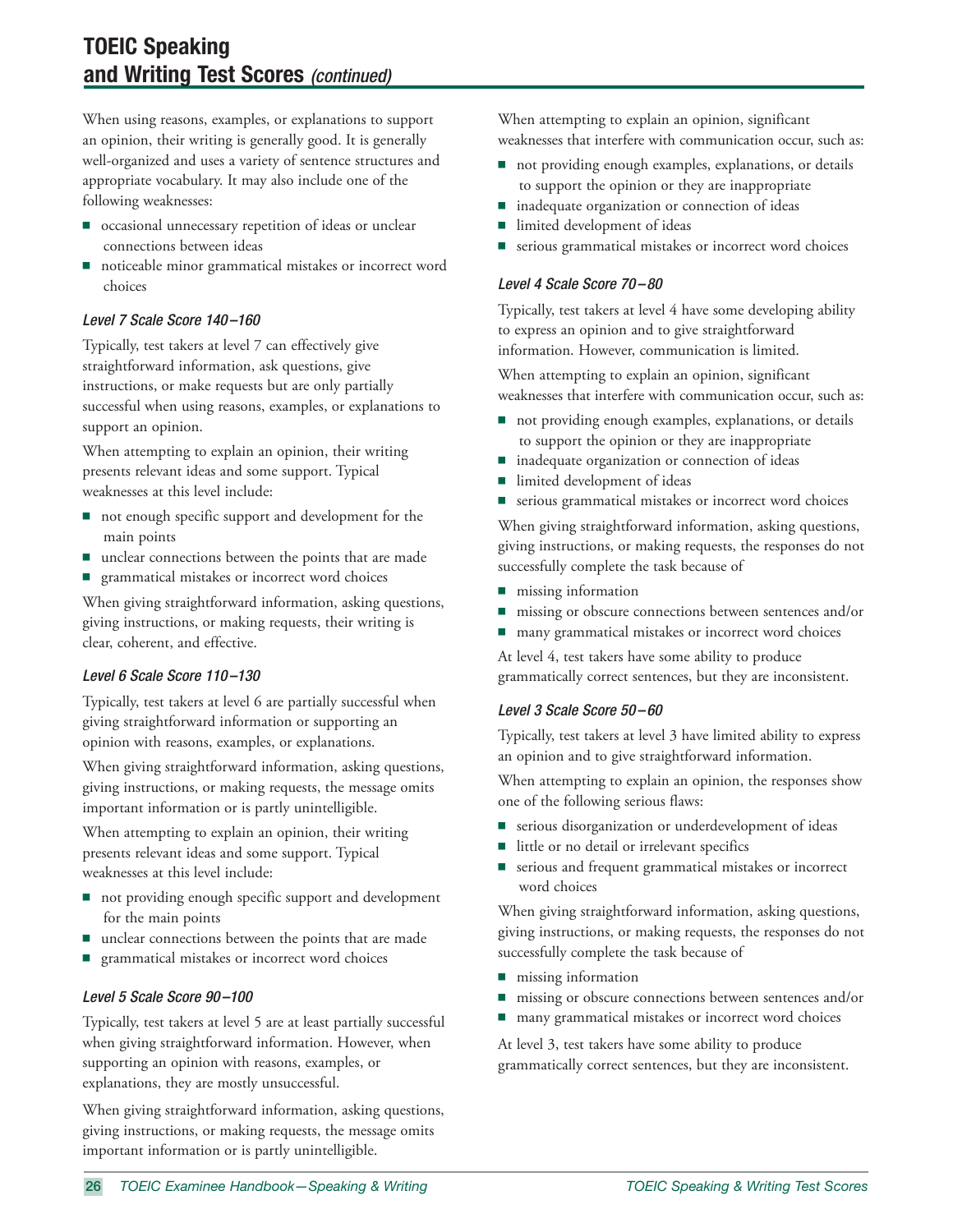#### Level 2 Scale Score 40

Typically, test takers at level 2 have only very limited ability to express an opinion and give straightforward information.

When attempting to explain an opinion, the responses show one of the following serious flaws:

- serious disorganization or underdevelopment of ideas
- little or no detail or irrelevant specifics
- serious and frequent grammatical mistakes or incorrect word choices

At level 2, test takers cannot give straightforward information. Typical weaknesses at this level include:

- not including any of the important information
- missing or obscure connections between ideas
- frequent grammatical mistakes or incorrect word choices

At level 2, test takers are unable to produce grammatically correct sentences.

#### Level 1 Scale Score 0-30

Test takers at level 1 left part or parts of the TOEIC Writing Test unanswered. Test takers at level 1 may need to improve their reading ability in order to understand the test directions and the content of test questions.

### **Score Reliability**

To ensure the reliability of all of the TOEIC Speaking and Writing tests, ETS adheres to a stringent 10-step process:

- 1. ETS recruits highly qualified applicants to be raters.
- 2. ETS reviews applicants' résumés and selects the bestqualified candidates to participate in rater training.
- 3. Rater candidates participate in extensive online training in which they train by scoring authentic responses.
- 4. Raters must qualify to score by first passing a certification test. Only certified raters may score ETS tests. This testing demonstrates that raters can score accurately.
- 5. Scoring leaders receive special training on difficult-toscore samples.
- 6. Raters use carefully developed rubrics and guidelines.
- 7. Raters must pass a calibration test before every scoring session. This testing ensures that raters are scoring accurately that day.
- 8. Scoring leaders monitor raters throughout the scoring process. If a rater is not scoring accurately, the scoring leader retrains the rater or excludes the rater from scoring.
- 9. Scoring leaders and test developers use statistical reports to monitor rater performance during and after every scoring session.
- 10. Statisticians review and analyze all scoring results before scores are released.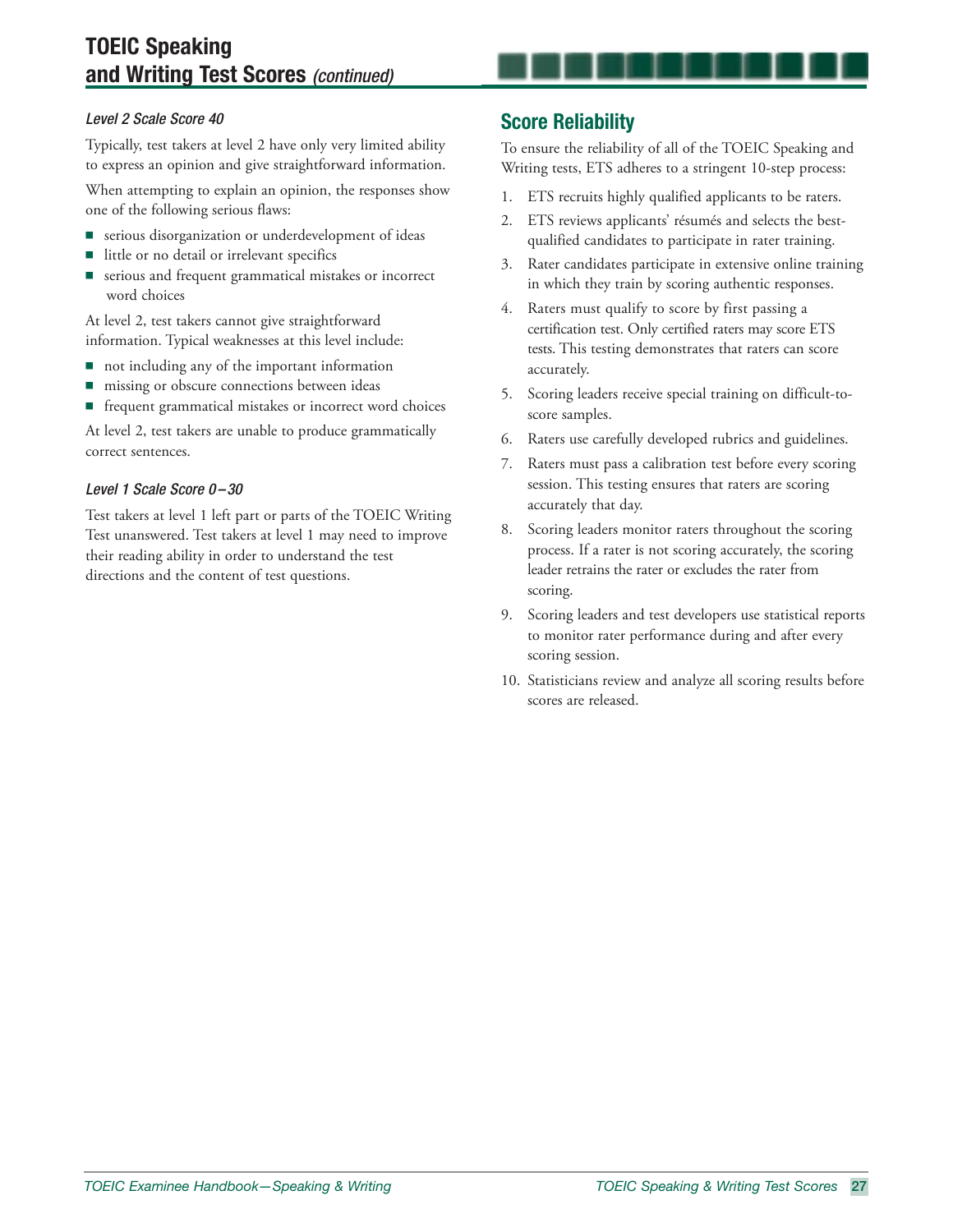# **Policies and Guidelines for the Use of TOEIC Speaking and Writing Test Scores**

These policies and guidelines provide information about the appropriate use of TOEIC Speaking and Writing test scores for corporations or schools that use the scores in making hiring, evaluation, and career promotion decisions, as well as school-related decisions. They are also intended to protect test takers from unfair decisions that may result from inappropriate use of scores.

The TOEIC Speaking and Writing tests are designed to assess English-language proficiency relevant to today's international market. As measures with known statistical properties and high-quality technical characteristics, the scores from these tests, when used properly, can improve the hiring, evaluation, and career promotion decision processes of local and multi-national corporations, and other organizations where English communication skills are a critical job requirement.

ETS and the ETS Preferred Associates have a particular obligation to inform users of the appropriate uses of TOEIC Speaking and Writing test scores, and to identify and attempt to rectify instances of misuse. To this end, the following policies and guidelines are available to all TOEIC Speaking and Writing test takers, institutions, and organizations that are recipients of TOEIC Speaking and Writing test scores.

### **Policies**

In recognition of their obligation to ensure the appropriate use of TOEIC Speaking and Writing test scores, ETS and its ETS Preferred Associates developed policies designed to make score reports are available only to approved recipients, to protect the confidentiality of examinees' scores, and to follow up on cases of possible misuse of scores. The policies are discussed on the next page.

# **Confidentiality**

TOEIC Speaking and Writing test scores, whether for an individual or aggregated for an institution, are confidential and can be released only by authorization of the individual or institution or by compulsion of legal process.

We recognize examinees' right to privacy with regard to information that is stored in data or research files held by ETS and its ETS Preferred Associates, and our responsibility to protect examinees from unauthorized disclosure of the information.

# **Test Score Data Retention**

Individually identifiable TOEIC scores are retained in a database for two years. After two years, all information that could identify an individual is removed. If you took the TOEIC tests more than two years ago, you will have to take the tests again to have scores sent to you.

# **ETS Score Cancellation**

ETS and the ETS Preferred Associates make every effort to report scores that accurately reflect the performance of every test taker. Accordingly, ETS standards and procedures for administering tests have two primary goals: to give all test takers equivalent opportunities to demonstrate their abilities, and to prevent any test taker from gaining an unfair advantage over others. To promote these objectives, ETS and the ETS Preferred Associates reserve the right to cancel any test score when, in their judgment, a testing irregularity occurs, there is an apparent discrepancy in a test taker's identification, a test taker engages in misconduct, a test taker attempts to use the work or ideas of others as their own in the essay section of the test, or the score is invalid for another reason. ETS and the ETS Preferred Associates will also exercise their right to cancel any test score if we are unable to authenticate the results of any part of an examinee's test. This includes, but is not limited to, the Speaking or Writing portion (for example, different voices or more than one voice within a Speaking test). Reviews of scores by ETS are confidential. When, for any of the above reasons, ETS or the ETS Preferred Associate cancels a test score that has already been reported, score recipients are notified that the score has been canceled, but the reason for cancellation is not disclosed except when authorized by the test taker or in certain group cases.

# **Testing Irregularities**

Testing Irregularities refer to problems with the administration of a test. When testing irregularities occur, they may affect an individual or group of test takers. Such problems include, without limitation, administrative errors such as improper timing, improper seating, defective materials, or defective equipment; improper access to test content; and other disruptions of test administrations such as natural disasters and other emergencies. When testing irregularities occur, ETS or the ETS Preferred Associate may decline to score the test, or may cancel the scores. When in their judgment it is appropriate to do so, ETS or the ETS Preferred Associate may give affected test takers the opportunity to take the test again as soon as possible without charge.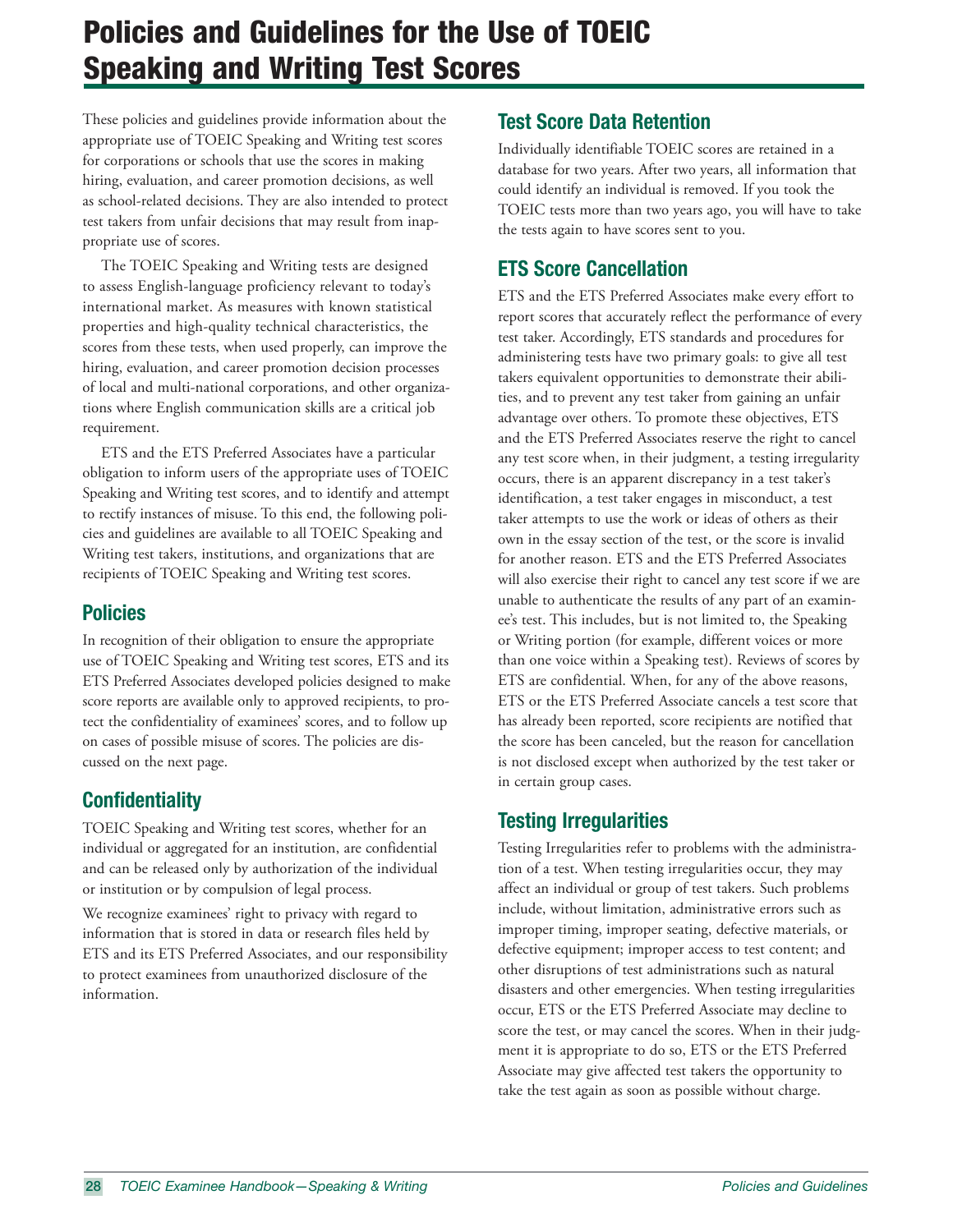### **Identification Discrepancies**

When, in the judgment of ETS, the ETS Preferred Associate, or test center personnel, there is a discrepancy in a test taker's identification, the test taker may be dismissed from the test center. In addition, ETS or the ETS Preferred Associate may decline to score a test or may cancel the scores and the test fee will be forfeited.

### **Misconduct**

When ETS, the ETS Preferred Associate, or test center personnel find that there is misconduct in connection with a test, the test taker may be dismissed from the test center. ETS or the ETS Preferred Associate may decline to score the test or may cancel the test scores. Test takers whose scores are canceled because of misconduct will forfeit their test fees. Misconduct includes, but is not limited to, noncompliance with the Test Center Procedures and Regulations on page 7 of this handbook.

# **Plagiarism**

ETS or the ETS Preferred Associate reserves the right to cancel the scores of test takers when, in their judgment, there is evidence that an essay or speaking response includes, for example, text or ideas that are substantially similar to that found in other TOEIC responses, or the quotation or paraphrasing, without attribution, of language or ideas from published and unpublished sources. Such responses do not reflect the independent speaking or compositional writing skills that the test seeks to measure.

### **Guidelines**

All organizational users of TOEIC Speaking and Writing scores have an obligation to use the scores in accordance with the guidelines below; for example, using multiple criteria, accepting only official TOEIC Speaking and Writing scores, etc. Organizations have a responsibility to ensure that all individuals using TOEIC Speaking and Writing scores are aware of these guidelines and to monitor the use of the scores, correcting instances of misuse when they are identified. ETS and the ETS Preferred Associates are available to assist institutions in resolving score-misuse issues.

#### ◾ **Use Multiple Criteria**

Regardless of the decision to be made, multiple sources of information should be used to ensure fairness and to balance the limitations of any single measure of knowledge, skills, or abilities. These sources may include graduate or undergraduate grade point average, years of experience in the target position, and recommendations from past supervisors and colleagues. When used in conjunction with other criteria, TOEIC Speaking and Writing test scores can be a powerful tool in making hiring, evaluation, promotion, or school-related decisions.

#### ■ Accept Only Official TOEIC Speaking and Writing **Score Reports**

 The only official reports of TOEIC Speaking and Writing test scores are those issued by ETS Preferred Associates or by ETS. If an organization administers TOEIC Speaking and Writing tests internally, with ETS knowledge and approval, it can obtain and keep score reports from that test administration. Scores obtained from other sources should not be accepted. If there is a question about the authenticity of a score report, the question should be referred to the ETS Preferred Associate, who will then verify the accuracy of the scores and whether an official report was issued.

#### ■ Maintain Confidentiality of TOEIC Speaking and **Writing Test Scores**

All individuals who have access to TOEIC Speaking and Writing test scores should be aware of the confidential nature of the scores and agree to maintain their confidentiality. Policies should be developed and implemented to ensure that confidentiality is maintained.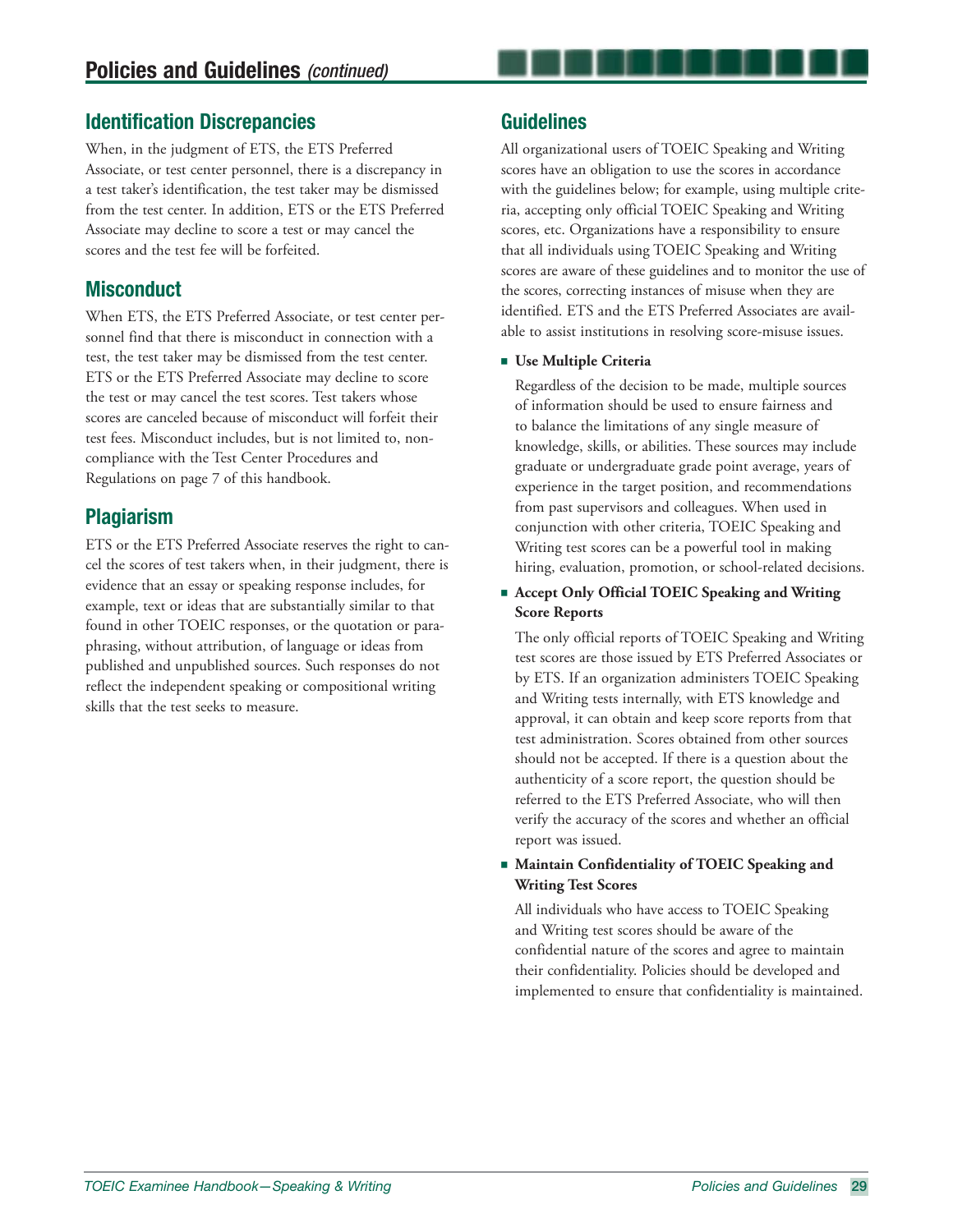# **Appropriate Uses and Misuses of TOEIC Speaking and Writing Test Scores**

The suitability of the TOEIC Speaking and Writing tests for a particular use should be explicitly examined before using test scores for that particular purpose. The following list of appropriate uses of TOEIC Speaking and Writing test scores is based on the policies and guidelines previously outlined. The list is meant to be illustrative, not exhaustive. There may be other appropriate uses of TOEIC Speaking and Writing test scores, but any uses other than those listed below should be discussed in advance with ETS and its ETS Preferred Associate to determine appropriateness.

If a use other than those appropriate uses listed below is contemplated, it will be important for the user to validate the use of scores for that purpose. ETS and its ETS Preferred Associate will provide advice on the design of such validity studies.

#### **Appropriate Uses**

Provided all applicable guidelines are followed, TOEIC Speaking and Writing test scores are suitable for the uses described below.

- 1. Hiring of applicants for an open position within a corporation or organization where workplace/everydaylife English is a required job skill
- 2. Placement of applicants or candidates within a corporation or organization where workplace/everydaylife English is a required job skill
- 3. Promotion of candidates within a corporation or organization where workplace/everyday-life English is a required job skill
- 4. Measurement of workplace/everyday-life English proficiency levels of students in schools
- 5. Measurement of individuals' progress in workplace/ everyday-life English proficiency levels over time

#### **Misuses**

Uses of the test other than those listed in the Appropriate Uses section should be avoided unless authorized by ETS or the ETS Preferred Associate.

### **Comments**

After taking the TOEIC test, please visit *www.ets.org/toeic* to complete the Candidate Satisfaction Survey.

If you have questions or comments regarding the TOEIC Speaking and Writing tests, please contact your local ETS Preferred Associate or TOEIC, ETS, Rosedale Road, Princeton, New Jersey 08541 USA, or e-mail us at *toeic@ets.org*.